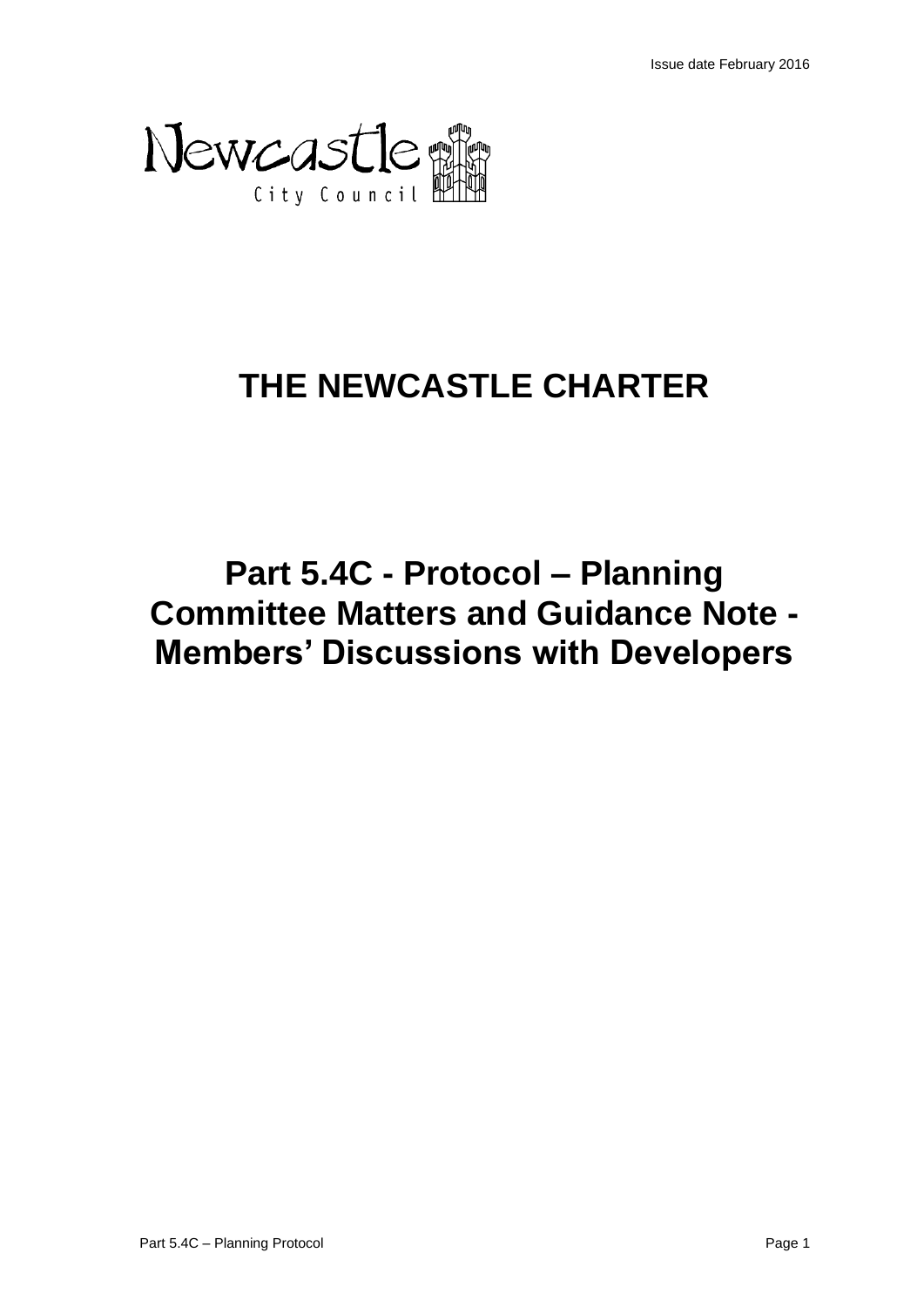## **Notes:-**

**This constitutes a local protocol breach of which will constitute a breach of paragraph 6 of the Code of Conduct for Members at Part 5.2A.**

## **Authorisation**

This amended protocol was approved by City Council on 25 May 2005. It replaces the previous protocol approved by City Council on 4 June 2003. Minor changes were made in 2008 to reflect the revised Members' Code of Conduct.

Further changes have been made in 2012 to reflect the new Members' Code of Conduct and up to date legislation, as well as to add Appendix B(II) approved by delegated decision on 26 July 2010.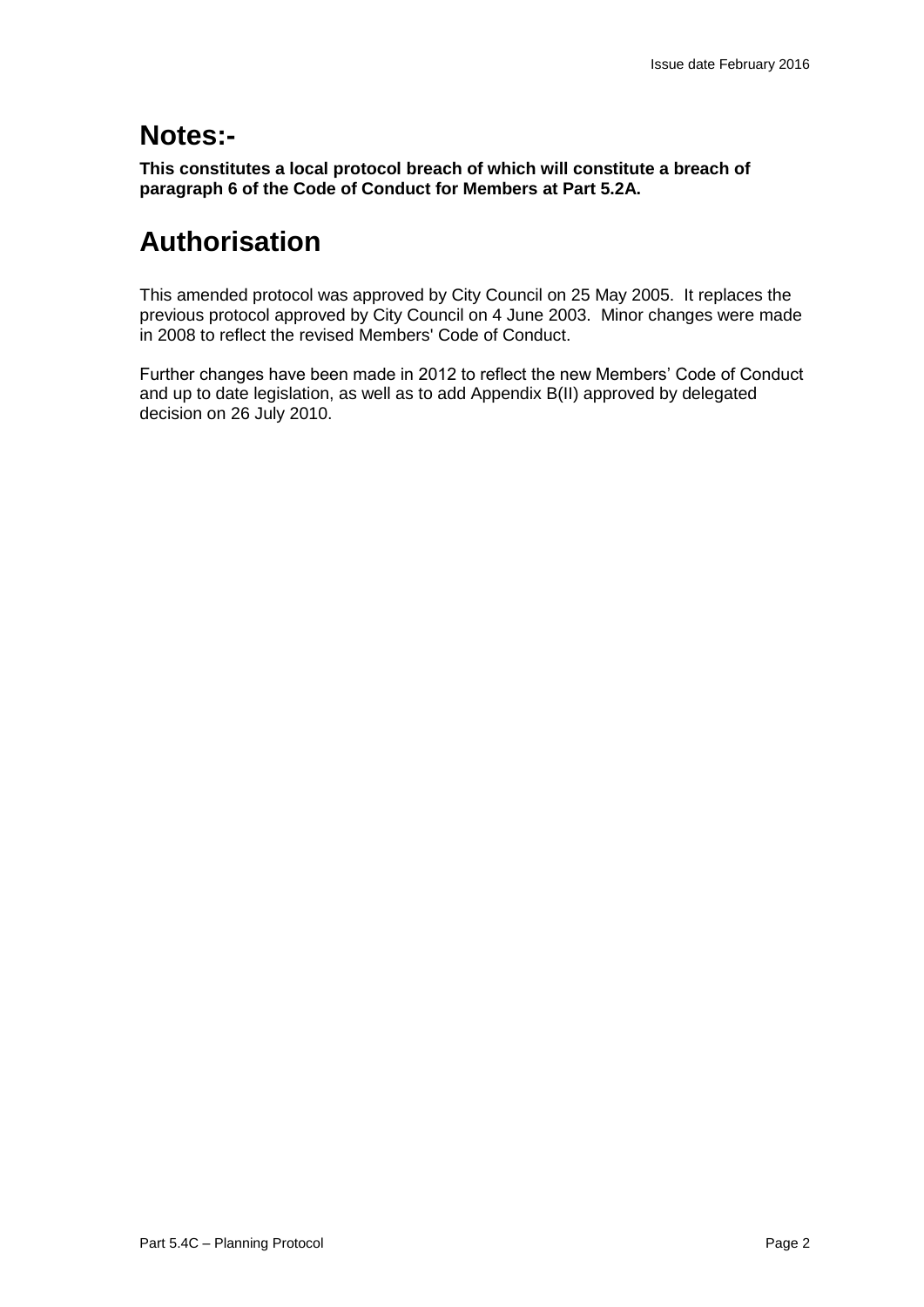## **CITY OF NEWCASTLE UPON TYNE**

## **PROTOCOL- PLANNING COMMITTEE MATTERS**

This Protocol sets out principles to guide members and officers in determining planning applications and making other decisions within the terms of reference of Planning Committee.

It was originally approved by Development and Regeneration Committee and Policy and Resources Committee in 1998, but has subsequently been updated.

Although it is of particular relevance to members of Planning Committee, **it applies to all members of the Council who may become involved in planning and development matters**. It will be distributed annually to all members of the Council together with co-opted members of the Historic Environment Advisory Panel.

Copies will be available for the public in the Development Management Section, the Democratic Services Division and public libraries. A copy will also be available on the Council's Internet site.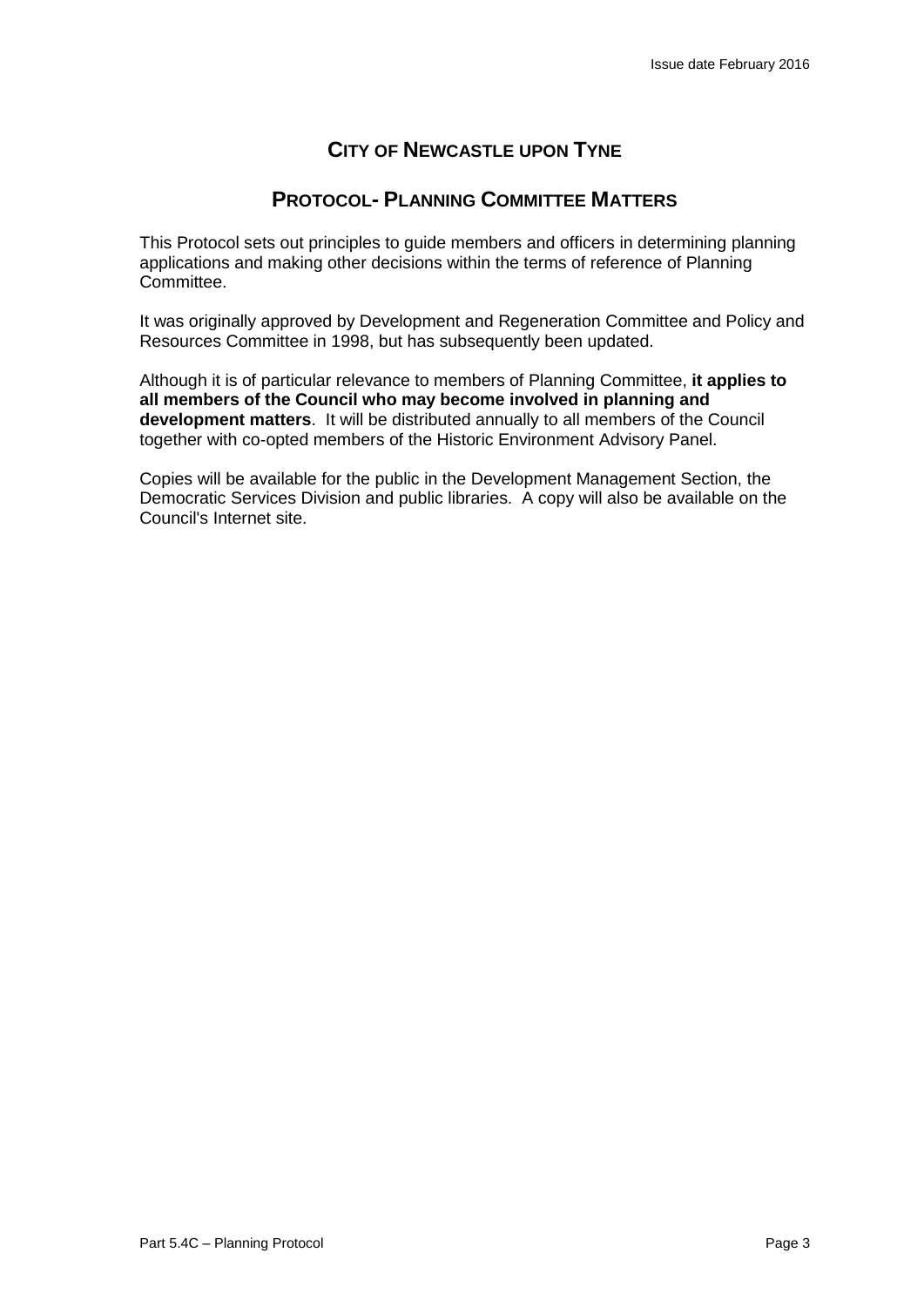## **CITY OF NEWCASTLE UPON TYNE**

## **PROTOCOL- PLANNING COMMITTEE MATTERS**

## **CONTENTS**

- A. Need to consider the protocol
- B. Other guidance
- C. Interests of the whole community
- D. Interests of members
- E. Planning considerations<br>F. Officers' advice
- Officers' advice
- G. Possibility of challenge
- H. Representations on appeals
- I. Lobbying of Planning Committee members
- J. Lobbying of other members
- K. Lobbying by Planning Committee members
- L. Lobbying by other members
- M. Contact between members and officers
- N. Meetings with interested persons
- O. Ward interests
- P. Hospitality
- Q. Applications by members and officers
- R. Site visits<br>S. Public me
- S. Public meetings<br>T. Ward Committee
- Ward Committee meetings
- U. Hearings
- V. Press comments
- W. Breaches
- X. Scrutiny
- Ap. A. Contact officers

Ap. B.Guidance Note - Members' Discussions with Developers Ap.B(ii) Guidance Note: Pre application forum for Major **Developments** 

- Ap. C. Means of challenge
- Ap. D.Annual Return
- Ap. E. Protocol and procedures for planning obligations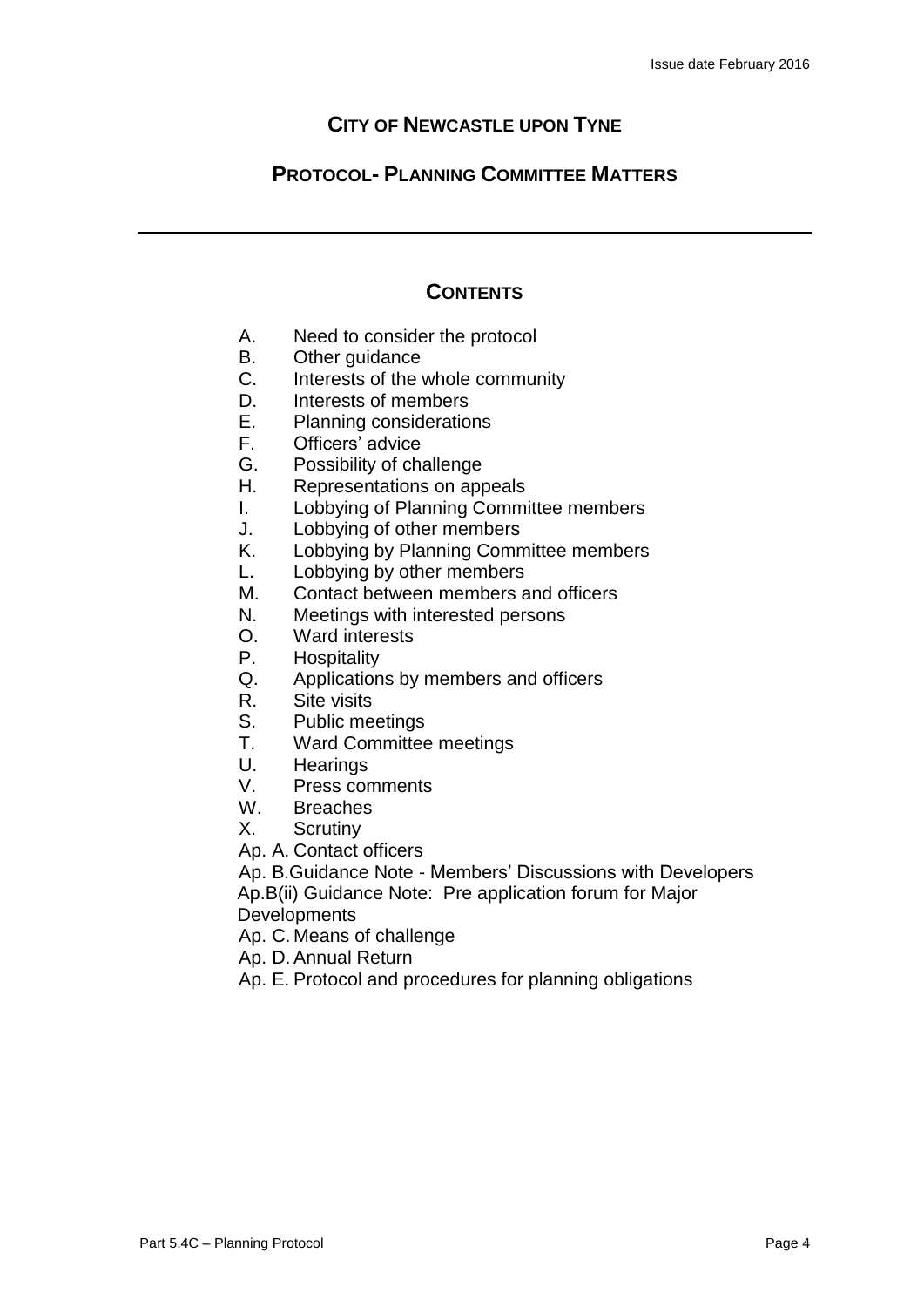## **CITY OF NEWCASTLE UPON TYNE**

## **PROTOCOL- PLANNING COMMITTEE MATTERS**

- **A. NEED TO CONSIDER THE PROTOCOL**
- **A. Members of the Council should have regard to the principles contained in this Protocol when involved in planning and other development matters.**

**If members are uncertain about the application of the Protocol, they should seek guidance from Officers, preferably in advance of any meeting.**

Appendix A contains a list of current contact officers.

A representative of the Assistant Director Legal Services attends all meetings of Planning Committee.

The term "member" includes all co-opted members particularly those of the Historic Environment Advisory Panel.

## **B. OTHER GUIDANCE**

**B. The provisions of this Protocol supplement but do not replace the provisions of other guidance.** 

**In particular, all members must ensure that they comply with the law relating to the declaration of personal and non-participatory interests in the Members Code of Conduct.**

Members should have regard to the following provisions and guidance: -

- The Code of Conduct for Members (Part 5.2A of the Newcastle Charter);
- Protocol Member/Officer Relations (Part 5.4A of the Newcastle Charter);
- Guidance Note Members' Discussions with Developers (a copy is attached at Appendix B (I) and Appendix B(II).

Members must be mindful that if they have a "non-participatory interest" as defined in the Members' Code of Conduct, they must withdraw from the meeting and take no part in the matter.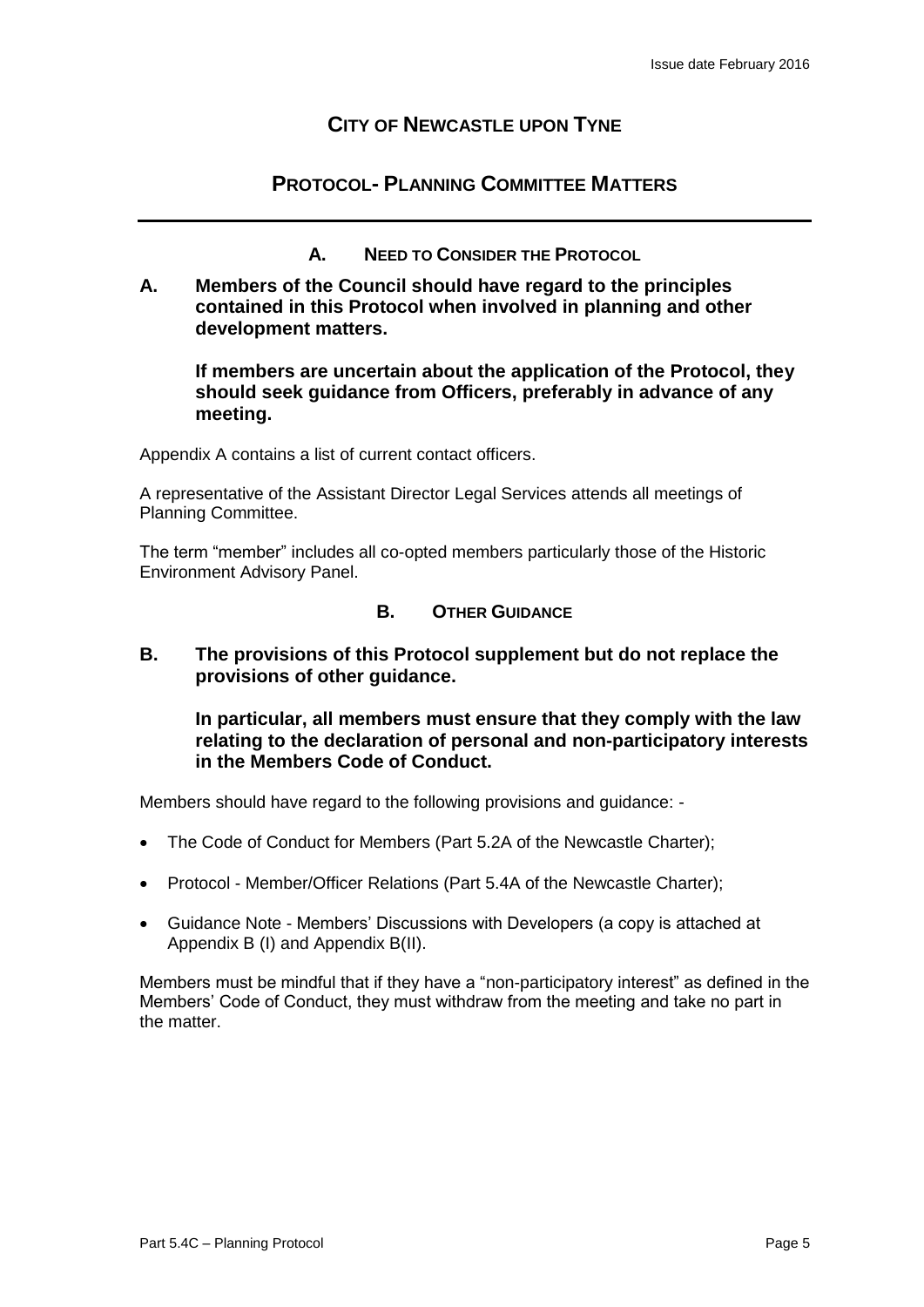## **C. INTERESTS OF THE WHOLE COMMUNITY**

**C. Members of Planning Committee should determine planning matters in the interests of the whole community of the City.** 

**All applications should be determined on their respective planning merits.**

**Members of Planning Committee should not prejudge planning applications nor do anything that may reasonably be taken as giving an indication of having prejudged planning applications which are to be considered by the Committee before reading the Officers' Report and attending the meeting of the Committee and listening to the presentation and debate at the meeting.**

**All other members should have regard to these principles when dealing with planning matters and must avoid giving an impression that the Council may have prejudged the matter.**

Planning Committee has full delegated power to determine all planning matters on behalf of the Council; however, **City Council and the Cabinet are responsible for determining the overall planning policy of the Council**. Once a planning application has been determined and the notice of decision issued, the decision cannot be overturned. Members of Planning Committee have a very responsible task for determining matters on behalf of the Council.

Members should remain present throughout the consideration of any particular application. If a member arrives after consideration of an application has started or has to leave during the consideration of it, the member should not participate in the debate on that application.

#### **D. INTERESTS OF MEMBERS**

**D. Where members have interests which may be thought likely to influence their decision, the fact should be declared at the meeting.** 

**Where the interest is such that members of the public may feel that the member will not be able to approach matters with an open mind and consider the application on its planning merits, members should consider withdrawing from the Committee for that item.** 

**These principles apply equally to members who are not members of Planning Committee. Members who have such interests should consider whether it is appropriate for them to participate in the planning process, and in any event, should declare such interest at any meeting which they may attend or in any letter which they may write.**

**Members should seek guidance from officers.**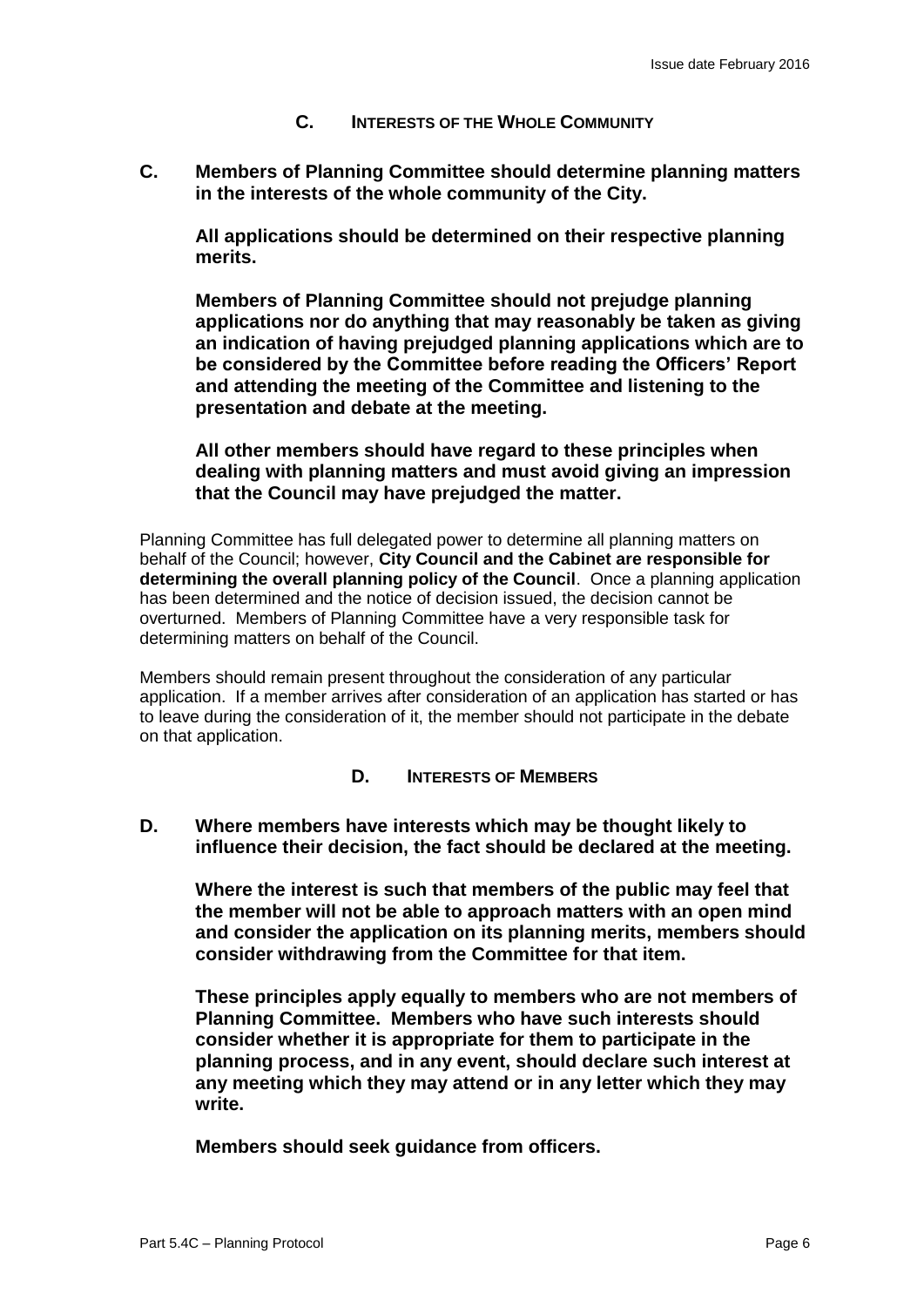## **Members of Planning Committee and Officers who attend Planning Committee regularly should complete the Annual Return in the form set out in Appendix D.**

Section 25 of the Localism Act 2011 provides that:

"A decision maker is not to be taken to have had, or to have appeared to have had, a closed mind when making the decision because:

a) the decision-maker had previously done anything that directly or individually indicated what view the decision maker took, or would or might take, in relation to a matter, and; b) the matter was relevant to the decision".

The key point is that by the time the member considers the planning application they must have an open mind and appear to have an open mind when determining the planning application.

The Code of Conduct for Members provides guidance as to personal and nonparticipatory interests which may affect a member's ability to take part in the decisionmaking process. However, members may have other interests which may influence their decision which will not amount to personal or non-participatory interests for the purposes of the Code. In order to maintain the integrity of the planning system, members should be careful to ensure that such interests do not unduly influence their decisions. Examples of such interests are: -

- from ward concerns (see section O for further guidance)
- from membership of other Committees of the Council
- from membership of other public or community bodies
- from membership of voluntary associations and trusts (including where appointed by the Council)
- from a connection with a particular policy initiative of the Council.
- from membership of clubs, societies and groups
- from hobbies and other leisure interests

Such interests may mean that a Member is involved with a planning application before the matter comes before the Planning Committee. Such involvement need not on its own debar a member from participating in making the planning decision when the matter is considered by Planning Committee providing that the member has not already decided how they will vote on the matter before the Committee. Members should, however, always consider carefully whether in any particular case they could reasonably be seen to approach the planning merits of the application with an open mind. If the member considers that this is not possible, the member should withdraw from consideration of that item.

As a minimum, the integrity of the planning system requires openness on the part of members; it must operate fairly and be seen to operate fairly.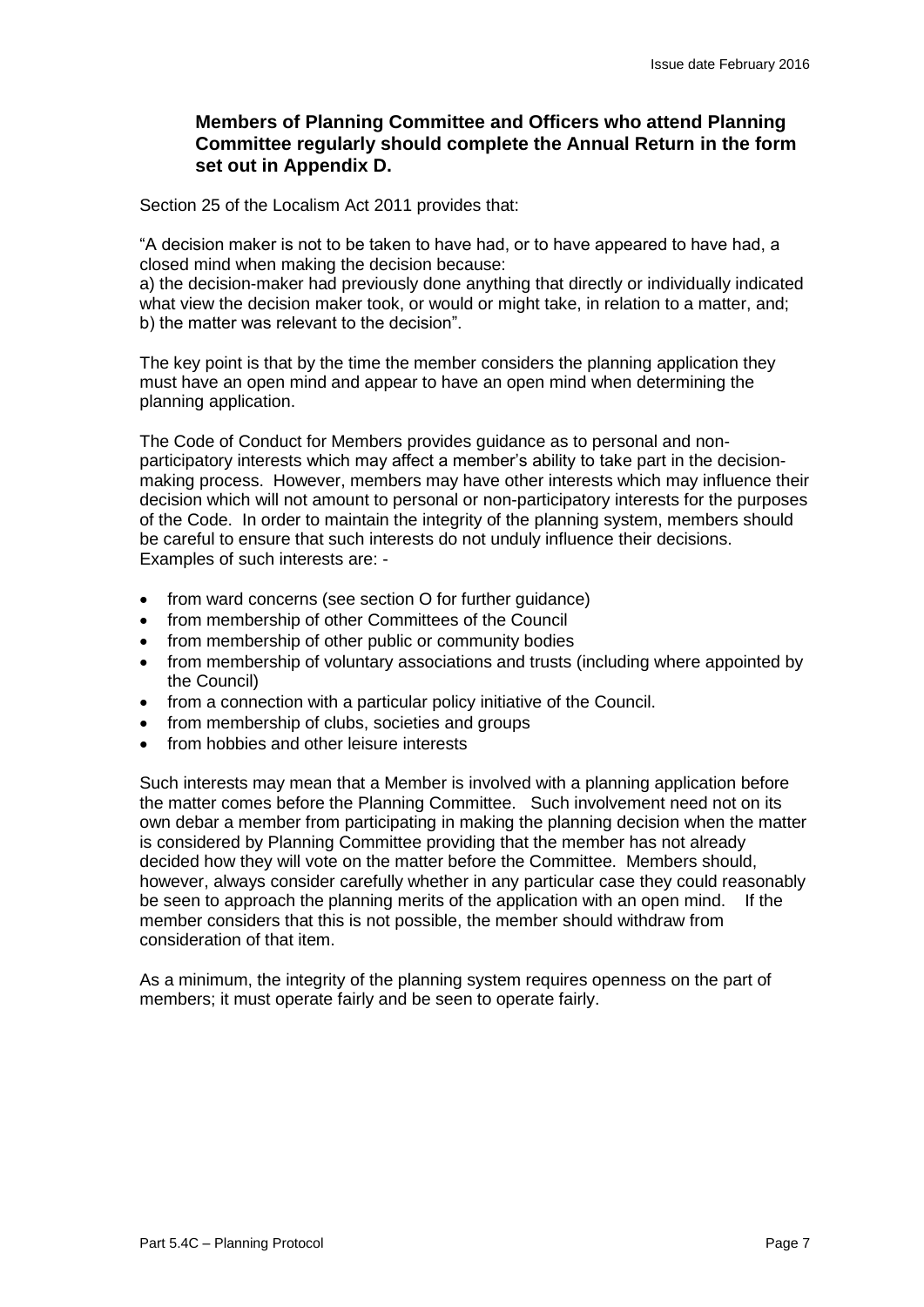## **E. PLANNING CONSIDERATIONS**

**E. Planning decisions should be made on planning considerations and should not be based on immaterial considerations.**

## **Members of Planning Committee should attend training sessions which may be organised from time to time. All other members are encouraged to attend.**

Planning legislation, as expanded by Government Guidance and decided cases, defines which matters are material considerations for the determination of planning decisions. There is much case law on what are material planning considerations. The consideration must relate to **the use and development of land**.

Briefly, at the date of the preparation of this Protocol, material planning considerations include: -

- the Development Plan;
- Government Guidance (contained in such documents as Circulars, Planning Policy Guidance Notes, Mineral Policy Guidance Notes, National Planning Policy Framework and Ministerial announcements);
- Supplementary Planning Document;
- non-statutory planning policies adopted by the Council;
- the statutory duty to pay special attention to the desirability of preserving or enhancing the character or appearance of conservation areas;
- the statutory duty to have special regard to the desirability of preserving a listed building or its setting or any features of special architectural or historic interest which it possesses;
- representations made by statutory consultees and other persons making representations in response to the publicity given to applications, to the extent that they relate to planning matters
- planning obligations (given unilaterally or by way of agreement) under section 106 of the Town and Country Planning Act 1990. The Council's protocol and procedures on planning obligations are included at Appendix E.

It should, however, be noted that the risk of costs being awarded against the Council on appeal is not itself a material planning consideration.

It is the responsibility of officers in preparing reports and recommendations to members to identify the material planning considerations and warn members about those matters which are immaterial planning decisions.

Personal considerations and subject to the paragraph below purely financial considerations are not on their own material; they can only be material in exceptional situations and only in so far as they relate to the use and development of land - such as,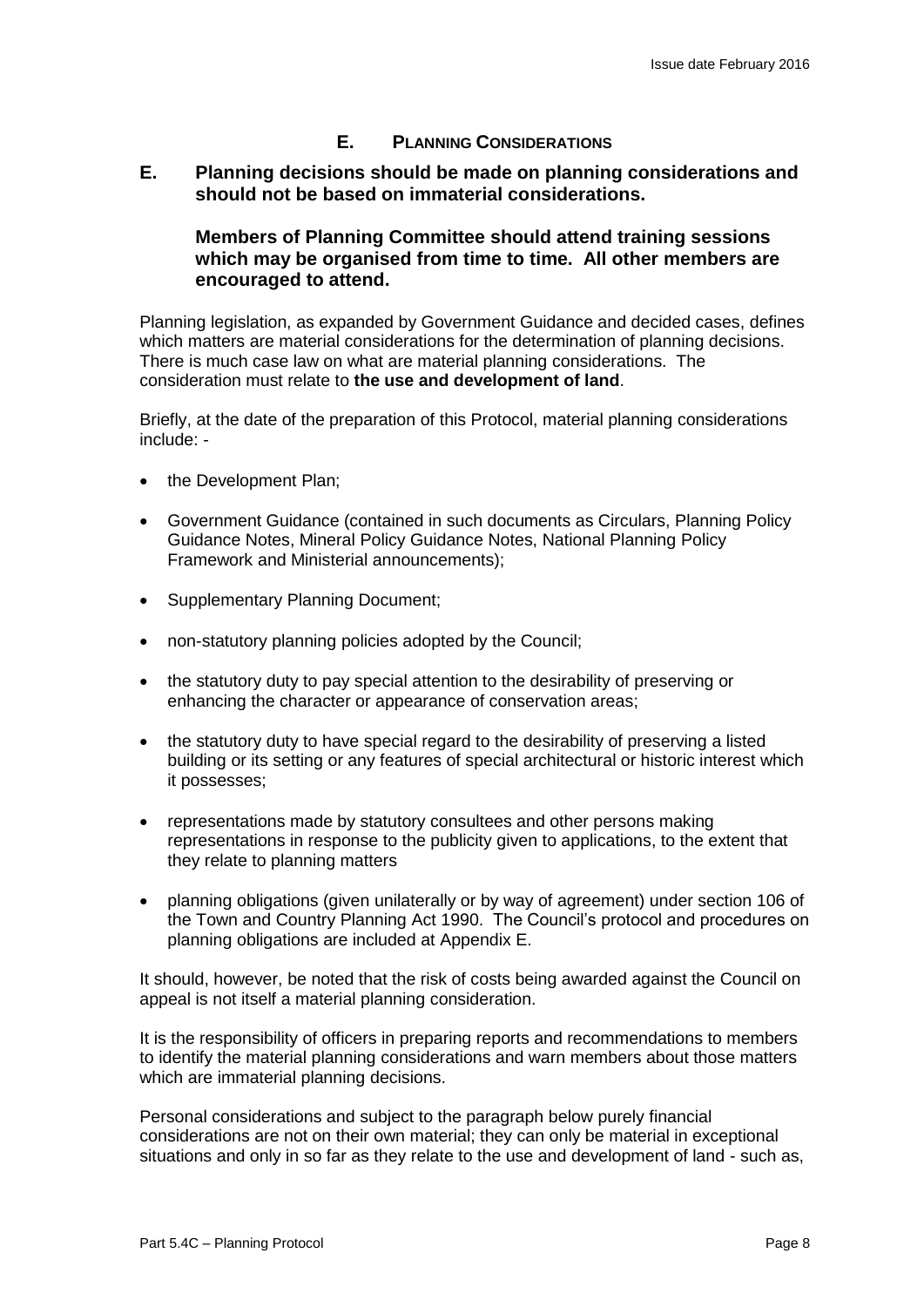the need to raise income to preserve a listed building which cannot otherwise be achieved.

In relation to financial interests section 143 of the Localism Act 2011 states that a grant of financial assistance to the Council (and a number of public bodies) is a material planning consideration so far as it is material to the planning application. Officers will be able to advise as to the materiality of any financial assistance.

The planning system does not exist to protect private interests of one person against the activities of another or the commercial interests of one business against the activities of another. The basic question is not whether owners and occupiers of neighbouring properties or trade competitors would experience financial or other loss from a particular development, but whether the proposal would unacceptably affect amenities and the existing use of land and buildings which ought to be protected in the public interest.

Local opposition or support for a proposal is not in itself a ground for refusing or granting planning permission, unless that opposition or support is founded upon valid planning reasons which can be substantiated.

It will be inevitable that all the considerations will not point either to grant or refusal. Having identified all the material planning considerations and put to one side all the immaterial considerations, members must come to a carefully balanced decision which can be substantiated, if challenged on appeal.

The Council is also subject to a number of statutory duties which it must comply with when carrying out its statutory functions. These will apply to the planning function except when such matters are clearly immaterial because they are not capable of relating to the use and development of land. Examples of these duties include:

#### **EQUALITY ACT 2010 – section 149 provides that:**

A council must, in the exercise of its functions, have due regard to the need to (1) eliminate discrimination, harassment, victimisation and any other conduct which is prohibited by or under the Equality Act 2010; (2) advance equality of opportunity between persons who share a relevant protected characteristic and persons who do not share it; (3) foster good relations between persons who share a protected characteristic and persons who do not share it.

The above powers relate to the following protected characteristics:

- (a) age
- (b) disability
- (c) gender reassignment
- (d) marriage and civil partnership
- (e) pregnancy and maternity
- (f) race (including colour, nationality and ethnic or national origins)
- (g) religion or belief
- (h) sex
- (i) sexual orientation

#### **HUMAN RIGHTS – section 6(1) of the Human Rights Act 1998 provides that:**

"It is unlawful for a public authority to act [or fail to act] in a way which is incompatible with a Convention right."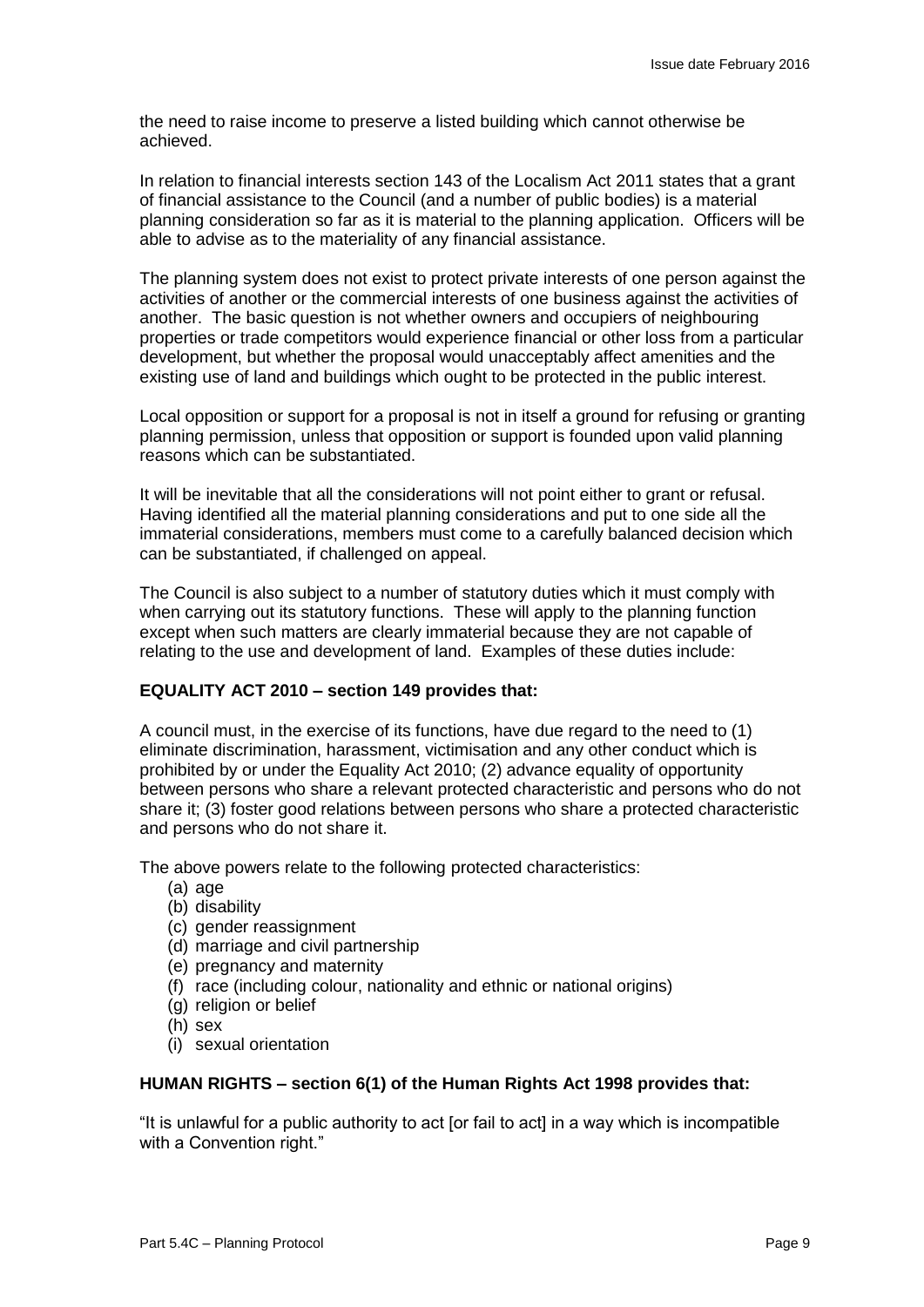#### **BEST VALUE – section 3(1) of the Local Government Act 1999 provides that:**

"A best value authority must make arrangements to secure continuous improvement in the way in which its functions are exercised, having regard to a combination of economy, efficiency and effectiveness"

#### **CRIME AND DISORDER – section 17(1) of the Crime and Disorder Act 1998 provides that:**

"Without prejudice to any other obligation imposed on it, it shall be the duty of a [local authority] to exercise its various functions with due regard to the likely effect of the exercise of those functions on, and the need to do all that it reasonably can to prevent, crime and disorder in its area."

#### **HEALTH AND SOCIAL CARE – section 116B(1) of the National Health Service Act 2006 provides that:-**

"[The Council] and each of its clinical commissioning groups must, in exercising any functions, have regard to –

(a) any assessment of relevant needs prepared by [the Council] and each of its clinical commissioning groups under section 116 [of the National Health Service Act 2006] which is relevant to the exercise of the functions; and

(b) any joint health and wellbeing strategy prepared by them under section 116A which is so relevant."

## **F. OFFICERS' ADVICE**

## **F. All members should pay particular attention to the professional advice and recommendations from officers.**

## **They should only resist such advice, if they have good reasons, based on land use planning grounds.**

Although appellants often make an issue on appeal about the fact that members have not followed officer's advice, it has never been the case that members must follow advice. As a sole ground of appeal, it is a weak position.

Planning decisions are a matter of balancing material considerations in the public interest. As such, members represent an important local democratic influence in the planning system. Difficulties arise only if members do not follow officers' advice in the absence of good reasons, based on land use planning grounds, and which can be substantiated with evidence.

The careful formulation of reasons for refusal is crucial to the chances of success on appeal. It should not be treated lightly.

The reasons must be: -

- clear;
- concise:
- based on material planning considerations; and
- able to be substantiated by evidence.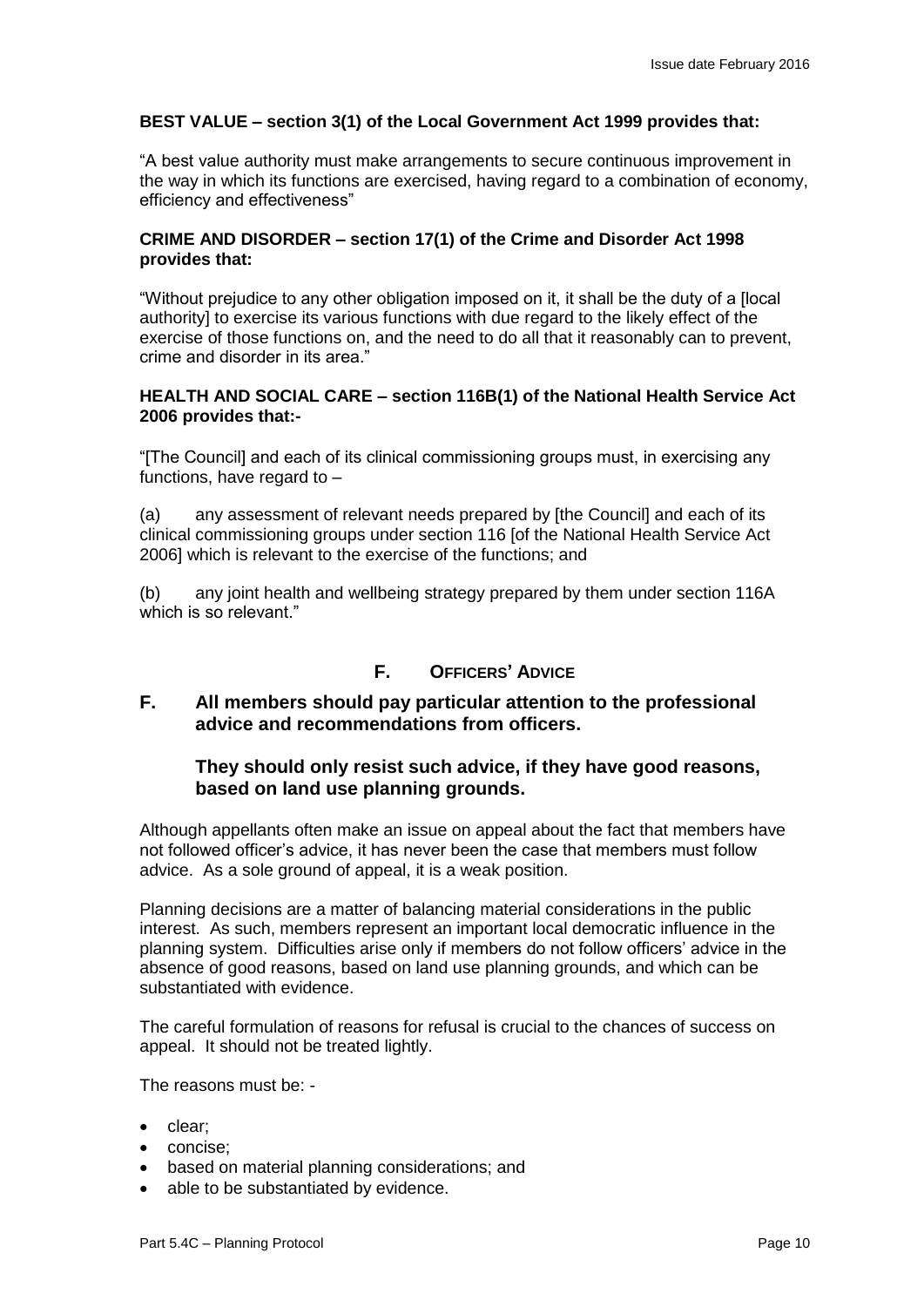Such an approach may not secure success on appeal but will certainly reduce the risk of costs being awarded against the Council. Section G of this Protocol provides further guidance as to the circumstances in which costs may be awarded against the Council in a planning appeal.

Officers will attempt to assist members in such circumstances.

Members should also be aware that, in exceptional circumstances, the possibility of an officer giving strong evidence on an appeal in these circumstances may be so seriously prejudiced by a decision not to follow his advice that there will be no alternative but to call members to give evidence and/or to employ external planning consultants.

In particular, where Members wish to propose a resolution which is contrary to that contained in an officer's report, they must give very careful consideration as to whether their reasons for doing so are based upon proper planning grounds.

The officer's report will have been drawn up prior to the committee meeting and this should have allowed the officer an opportunity to consider carefully all the relevant issues before reaching a conclusion based upon his or her professional judgement. Consequently, before voting on any proposed resolution which is contrary to that recommended by officers, Members must consider carefully:

- (i) whether the proposed contrary resolution is based upon reasons which are capable of constituting proper planning considerations; and
- (ii) even if such reasons are capable of being proper planning considerations, whether there is sufficient evidence to substantiate such reasons in the present case.

It is imperative that Members allow officers to comment on both of these aspects of a proposed contrary resolution before any vote is taken.

#### **G. POSSIBILITY OF CHALLENGE**

#### **G. All members should be aware of the possibility that decisions on planning matters can be challenged through various processes.**

All decisions made by members can be challenged. Details are contained in Appendix C.

There is no need to fear a challenge so long as the proper procedure has been followed, regard has been had to all material considerations, immaterial considerations have been ignored and a careful balancing exercise has been carried out.

In such circumstances, a decision may still be overturned by the Inspector or the Secretary of State on appeal; but, it will be because a different view has been reached as to the outcome of the balancing exercise.

The risk is where the application has not been determined properly. There is a cost risk to the Council. Costs are not awarded just because the Council has lost an appeal. Costs are only awarded where the Inspector or the Secretary of State considers that the Council has acted unreasonably. Examples include:-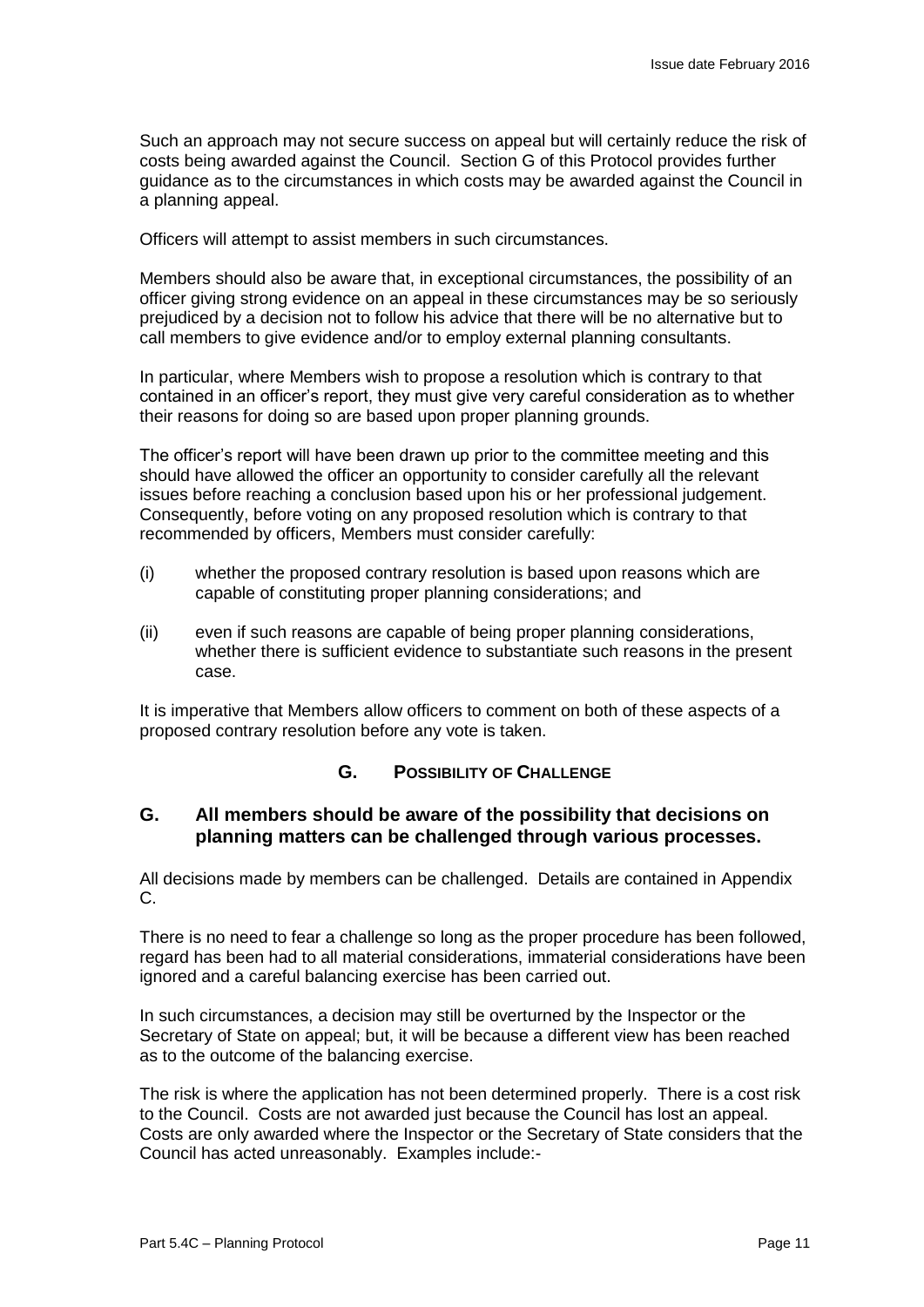- no good planning reasons for making the decision;
- procedural unfairness;
- no good planning reasons for resisting advice;
- no evidence to substantiate reasons:
- failure to substantiate all the reasons.

## **H. REPRESENTATIONS ON APPEALS**

**H. Particularly where a public inquiry is to be held to consider an appeal, all members should contact the relevant planning officer and the solicitor who are dealing with the appeal before making representations and certainly before attending the inquiry.**

Appeals can be dealt with in writing, by informal hearing or by public inquiry.

The costs risk at a public inquiry can be particularly high because it will involve legal representation by solicitors and/or barristers - often Queen's Counsel. If an appellant insists on a public inquiry, it shows that the matter is of great significance to him/her and so s/he is likely to employ professionals.

The costs to an appellant of a short inquiry can be very substantial. Additionally, the Council will incur in-house costs.

The Council will present only proper planning evidence. If a member attends an inquiry and presents evidence based on immaterial considerations, there is a risk that the Council's case will be undermined and an appearance created that the Council has acted unreasonably. The risk is particularly strong if the member participated in the decision. Members are requested to seek guidance from officers.

#### **I. LOBBYING OF PLANNING COMMITTEE MEMBERS**

**I. While recognising that lobbying of members has an important role in the local democratic process, members of Planning Committee should ensure that their response is not such as to give reasonable grounds for their impartiality to be questioned or to indicate that the decision has already been made.**

This principle is of particular importance for members of Planning Committee. A Member of Planning Committee who is lobbied before the meeting:-

- May listen to what is being said
- May give procedural advice (e.g. the right to request a hearing, the deadline for written representations)
- May refer the lobbyist to a colleague who does not sit on the Committee
- Should refer the lobbyist to the relevant Planning Officer so that their views can be recorded and included in the report to the meeting
- Should not give details of voting intentions or otherwise enter into a commitment to oppose or support the application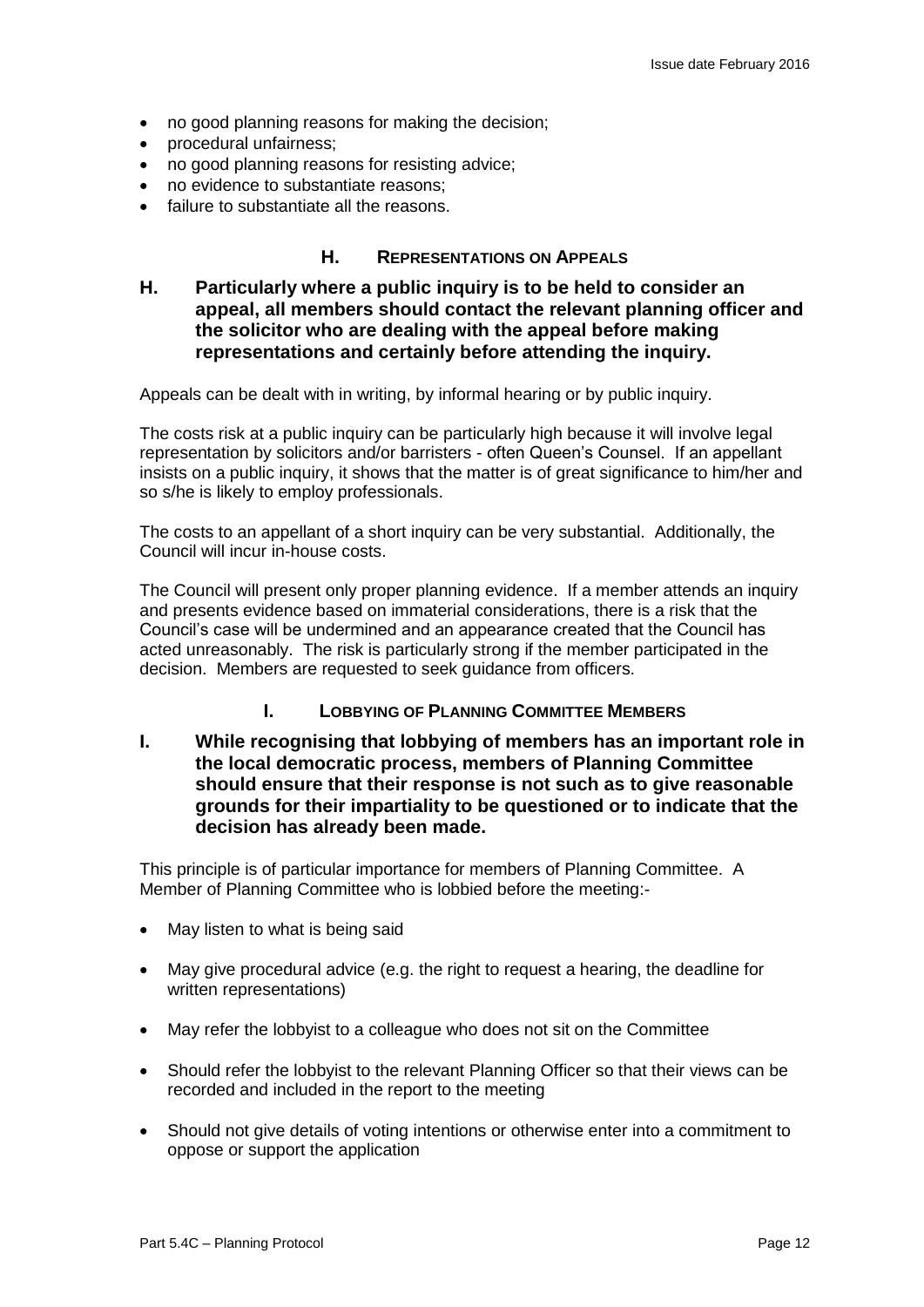Should report all instances of significant, substantial or persistent lobbying to the Head of Development Management.

There is no problem about listening to a point of view. If members of Planning Committee express an opinion, without hearing the alternative view, it may create the impression that members have pre-judged the matter and will not approach the matter with an open mind on its merits at the Committee.

Members of Planning Committee who feel that they are unable to follow these guidelines and who prefer to publicly support or oppose an application or to involve themselves in the organisation of a particular pressure group or support the position of a developer should discuss the matter with the Assistant Director Legal Services. If the situation remains unchanged, they will probably have to declare an interest at the meeting and not participate in the meeting. However, the member may stay for a hearing to make representations and answer questions on those representations provided that (a) the member has requested in advance under Section U of the Protocol the right to be heard and that request has been granted and (b) the member leaves immediately after making such representations and answering questions.

See section O for additional guidance in respect of Ward Interests.

## **J. LOBBYING OF OTHER MEMBERS**

**J. While recognising that lobbying of members has an important role in the local democratic process, all other members should ensure that their response is not such as to give reasonable grounds for suggesting that the decision has already been made by the Council.**

All other members should ensure that the integrity of the planning process is protected and should not create an impression that a decision has already been made or that a particular outcome is assured. All members should be careful against giving unconditional support or opposition before considering all points of view and the planning policy context.

## **K. LOBBYING BY PLANNING COMMITTEE MEMBERS**

## **K. Members of Planning Committee should not directly or indirectly organise support or opposition, lobby other members, act as an advocate, or put pressure on officers for a particular recommendation.**

If members of Planning Committee engage in such conduct, it will be apparent that they have prejudged the application and are incapable of dealing with the matter with an open mind. If members find themselves in such a situation, they should withdraw from the Committee for that item.

See section O for additional guidance in respect of Ward Interests.

## **L. LOBBYING BY OTHER MEMBERS**

## **L. All other members should generally follow the principle set out in section K and do nothing to affect the integrity of the planning**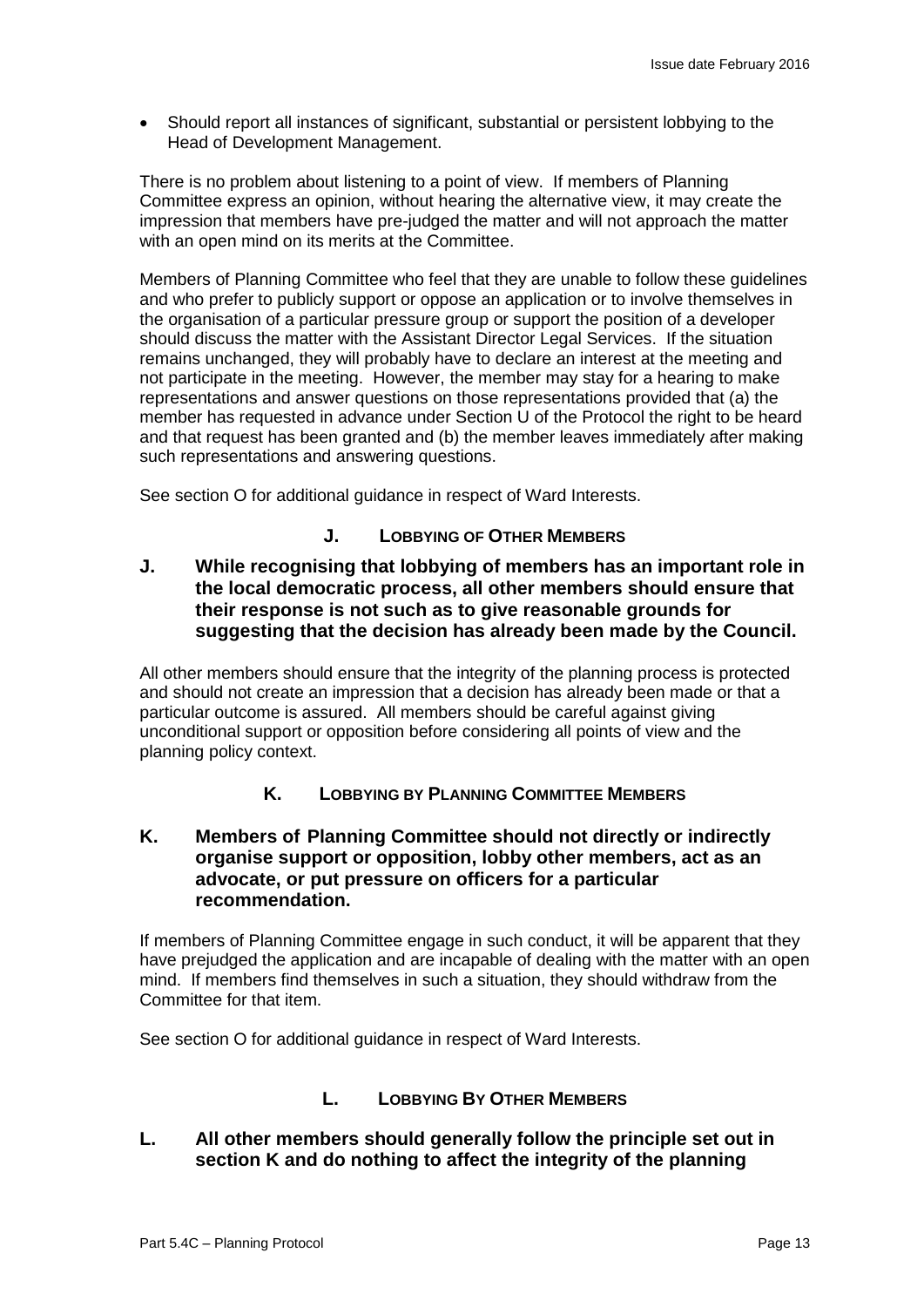## **system; in particular, they should not put pressure on officers for a particular recommendation.**

Members who are not responsible for determining planning applications should ensure that activities in the nature of lobbying are not such as to create an impression that the planning process has been prejudiced.

- Members should consider carefully what effect on the integrity of the planning process any action they take may have (such as the circulation of correspondence to members). If members receive correspondence about an application, they should copy it to the Head of Development Management rather than directly to members of Planning Committee. This ensures that the information appears on the public planning file.
- The Ombudsman has previously taken the view that the use of political "whips" at group meetings prior to a meeting to decide how members should vote can amount to maladministration
- Generally, members should avoid organising support for or opposition to a planning application, and avoid lobbying other councillors. Such actions can easily be misunderstood by parties to the application and by the general public.

Members are reminded that whilst under the Council's Standing Orders they have a right to attend meetings of Planning Committee, they can only speak with the previous approval of the Chair. It is the Committee's practice that the approval should be sought before the meeting.

## **M. CONTACT BETWEEN MEMBERS AND OFFICERS**

**M. All members and officers must ensure that contact between them in connection with planning matters accord with the established convention of mutual respect and should not undermine the good working relationships which are critical to the success of the Council and good local government.**

**Members should never put pressure on officers in respect of a planning matter, such as to make a particular recommendation.**

**Officers should be available to discuss the issues relating to planning applications with members to better inform them of all the facts and circumstances relating to the matter.**

Members and officers should conduct themselves in accordance with the Protocol - Member/Officer Relations (Part 5.4A of the Newcastle Charter).

Officers should also conduct themselves in accordance with the Code of Conduct for Employees (Part 5.2C of the Newcastle Charter)

#### **N. MEETINGS WITH INTERESTED PERSONS**

**N. Members of Planning Committee are able to take part in preapplication discussions with developers or have other meetings with persons interested in a current or potential planning application and**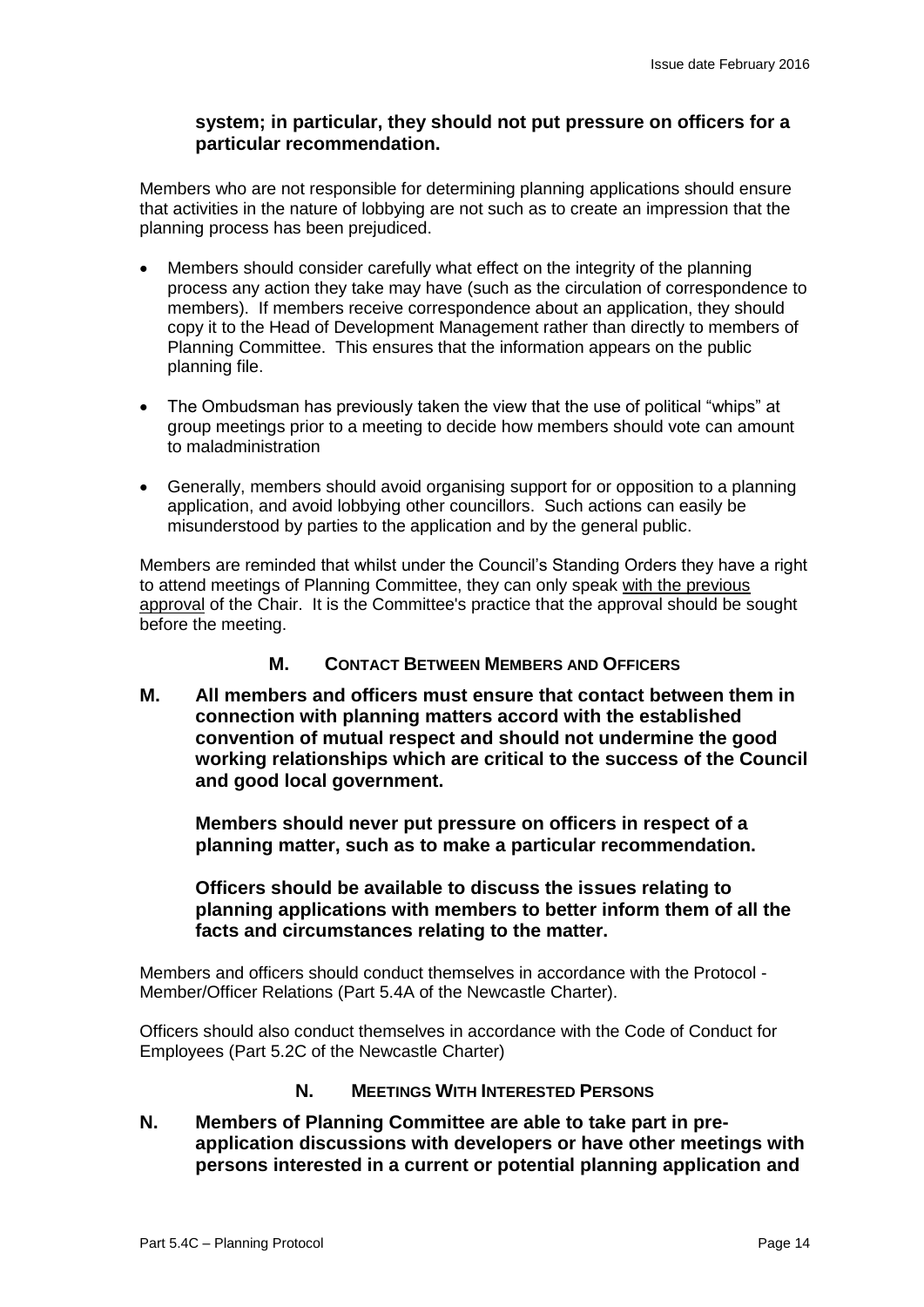**prior to attending such a meeting the member must inform the Head of Development Management of the proposed meeting.** 

**Where other members are approached to participate in such discussions, they should follow the principles of the existing** *Guidance Note - Members' Discussions With Developers* **(Appendix B (I)). Where such a meeting relates to the pre-application forum for major developments the member shall follow the protocol in Appendix B (II) entitled** *Guidance Note: Pre-Application forum for Major Developments.*

The expressions "developers" or "persons interested" should be interpreted widely and include applicants, land owners, objectors, persons affected, potential competitors and rivals, and persons acting on behalf of such persons.

Such meetings may make it difficult to maintain impartiality and the appearance of impartiality. The guidance note sets out the procedure to be followed.

## **O. WARD INTERESTS**

## **O. The principles of this Code apply equally to members who are acting in respect of matters arising in their ward. Ward Members must ensure that the integrity of the planning process is not affected by such interests.**

Lobbying is a normal and perfectly proper part of the political process and persons who may be affected by a planning decision will often seek to influence it through an approach to their elected ward member or to a member of Planning Committee. The views of neighbours and residents have an important role in determining planning applications, but only in so far as they relate to planning considerations.

Members of Planning Committee who represent a ward affected by an application are in a difficult position if it is a controversial application around which a lot of lobbying takes place. If the member responds to lobbying by deciding to go public in support or opposition, it will be difficult for the member to argue that s/he has approached the actual decision with an open mind and s/he will probably have to withdraw from the meeting. It has been recognised that this can be a severe restriction on a member's wish or duty, even, to represent the views of the electorate, and in most cases short of such high profile, active lobbying for a particular outcome, it should be possible for a member to give support to a particular body of opinion whilst waiting until the Committee meeting and hearing all the evidence presented before making a final decision.

By following the principles of this code, ward members should be able to protect the integrity of the planning system while carrying out their role as ward representatives. In particular to the guidance contained in section I, J, K and L, ward members who find themselves in such a situation: -

- May refer the matter to another member who is not a member of Planning **Committee**
- May bring the concerns which have been expressed to them to Officers so that they can be fully investigated as part of the consideration of the application. In most cases that can be achieved without the member actually objecting or supporting an application and is a legitimate role for members.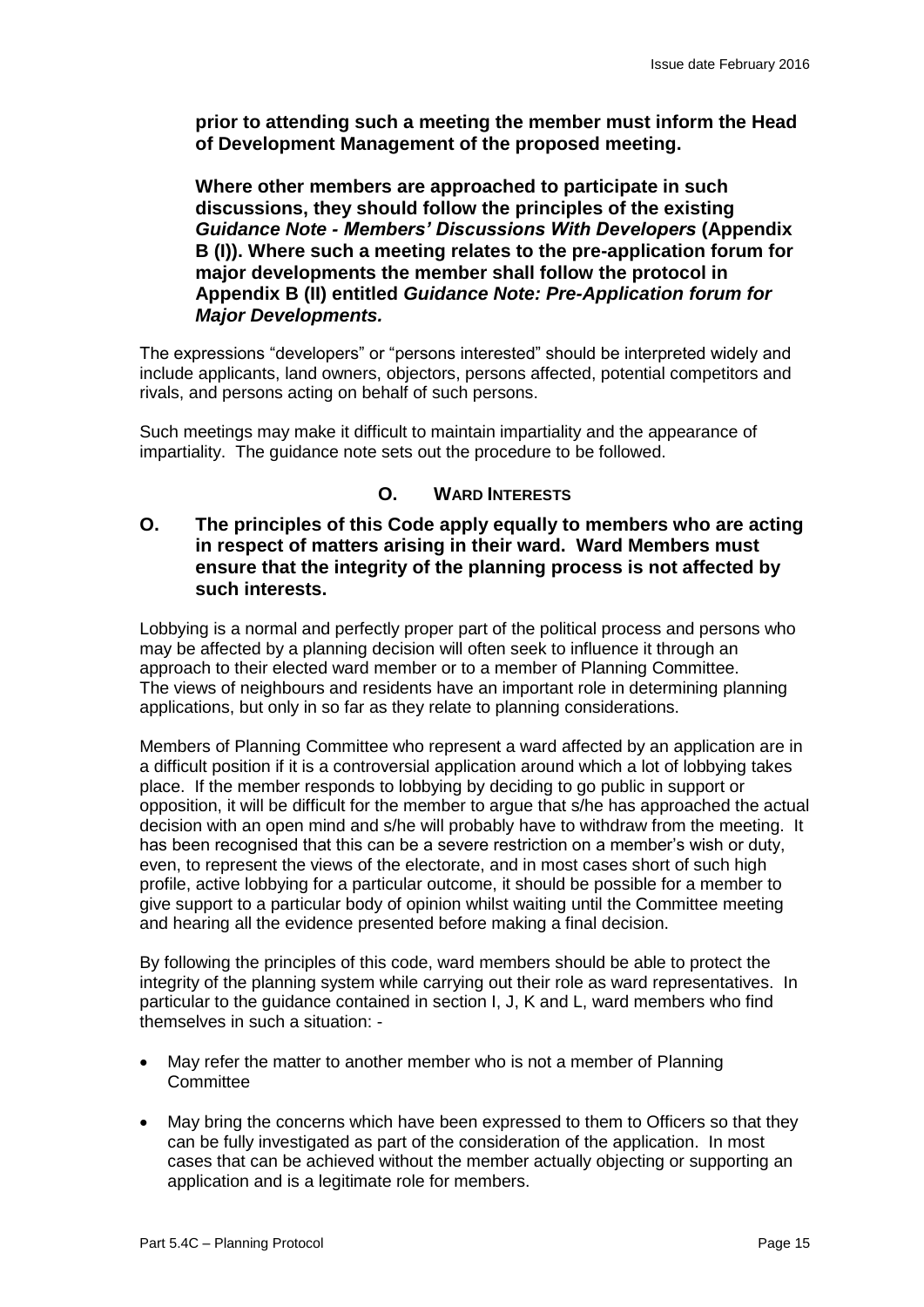See Section T for guidance on the role of Ward Committee meetings.

Members of Planning Committee may properly assist their constituents in putting forward complaints under the Corporate Complaints Procedure in relation to planning matters. There will be no concerns once an application has been determined. Even where an application has not been determined, there should be no concerns so long as care is taken to avoid giving an impression that the member has predetermined the application.

## **P. HOSPITALITY**

**P. Members of the Council, wherever possible, should avoid knowingly accepting gifts or hospitality from persons who are currently or likely to be promoting or opposing planning applications or from others connected with such persons.** 

**Members must comply with paragraph 3 of Annex 3 of the Code of Conduct for Members.**

**If you have received within the previous 3 years the offer of a gift or hospitality with an estimated value of more than £50 (whether or not you accept the offer) from any person, which attributable to your position as an elected or co-opted member of the Council this will be a registerable personal interest.**

**All receipts or offers of gifts or hospitality of at least £50 in value must be disclosed to the Service Manager Democratic Services on behalf of the Monitoring Officer.**

**Members should carefully consider whether the nature of the gift or hospitality is such that they ought properly to withdraw from the Committee for that item.** 

#### **Members should seek guidance from officers.**

The receipt of gifts and hospitality can easily cause damage to public confidence in local government and affect the perceived integrity of the planning system. Any offer of a gift, favour or hospitality should be treated with extreme caution, especially where it is from an applicant/objector to a planning application.

Members should also bear in mind the guidance in Section D above.

#### **Q. APPLICATIONS BY MEMBERS AND OFFICERS**

**Q. Members and officers should never knowingly take part in the processing of planning applications submitted on their own behalf or on behalf of their relatives, friends or neighbours.**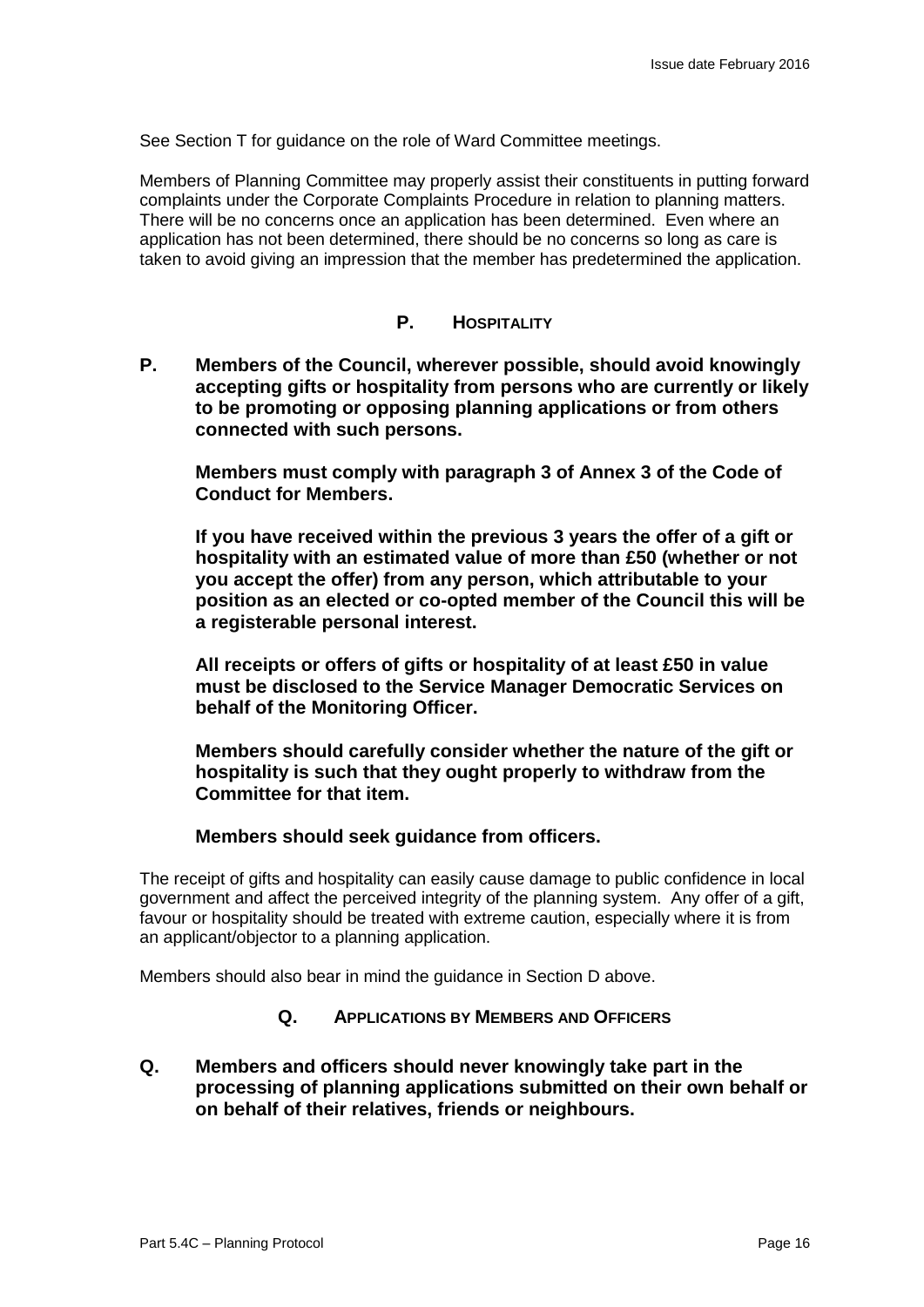## **Nor should members and officers, who deal with planning applications, act as professional agents for persons pursuing or objecting to a planning application.**

It is inevitable that, from time to time, members and officers will need to make a planning application. It is imperative that they take no part in processing the application. In such a situation, members and officers should separately notify the Head of Development Management and the Assistant Director Legal Services of their involvement. The planning file will be marked accordingly to identify their interest.

They should similarly notify the Head of Development Management and the Assistant Director Legal Services of applications involving their relatives, friends or neighbours, of which they are aware.

In such circumstances, members and officers should not otherwise attempt to use their position to influence the processing of their application.

Members and officers who deal with planning applications should never act as professional agent on behalf of applicants or objectors within Newcastle City Council's administrative area. The impression must never be created that the possibility of obtaining planning permission can be increased by employing members and officers as agents. Officers are also subject to the provisions of the Code of Conduct for Employees.

## **R. SITE VISITS**

## **R. Site visits should only take place where strictly necessary to assist in the determination of planning applications. The site visit should be conducted so as not to favour either applicant or objector.**

Except in exceptional circumstances, site visits should only be arranged with the prior agreement of the Committee and where the Committee is advised that it will assist in determining the planning application.

Site visits are only likely to be necessary in the following cases: -

- where the impact of the proposed development is difficult to visualise from plans and supporting material; or
- where there is a good reason why the comments of the applicant or objector cannot be expressed adequately in writing.

Site visits should be unaccompanied by either the applicant or the objector. No discussion about the application should take place with the applicant or objector on site visits.

Decisions are not made on site visits but are made at the following meeting of the Committee. Whilst it is inevitable that members and officers will discuss the details of the application at a site visit to some extent so that members fully understand the nature of the proposed development and its possible effects, it is imperative that members ensure that they do not give grounds for any suggestion that they have already reached a conclusion on the merits of the application prior to the subsequent Committee meeting. Furthermore, where ward members who are not members of Planning Committee attend a site visit, they must also take great care to abide by this principle and their attention is drawn to the guidance in sections K to l of this Protocol.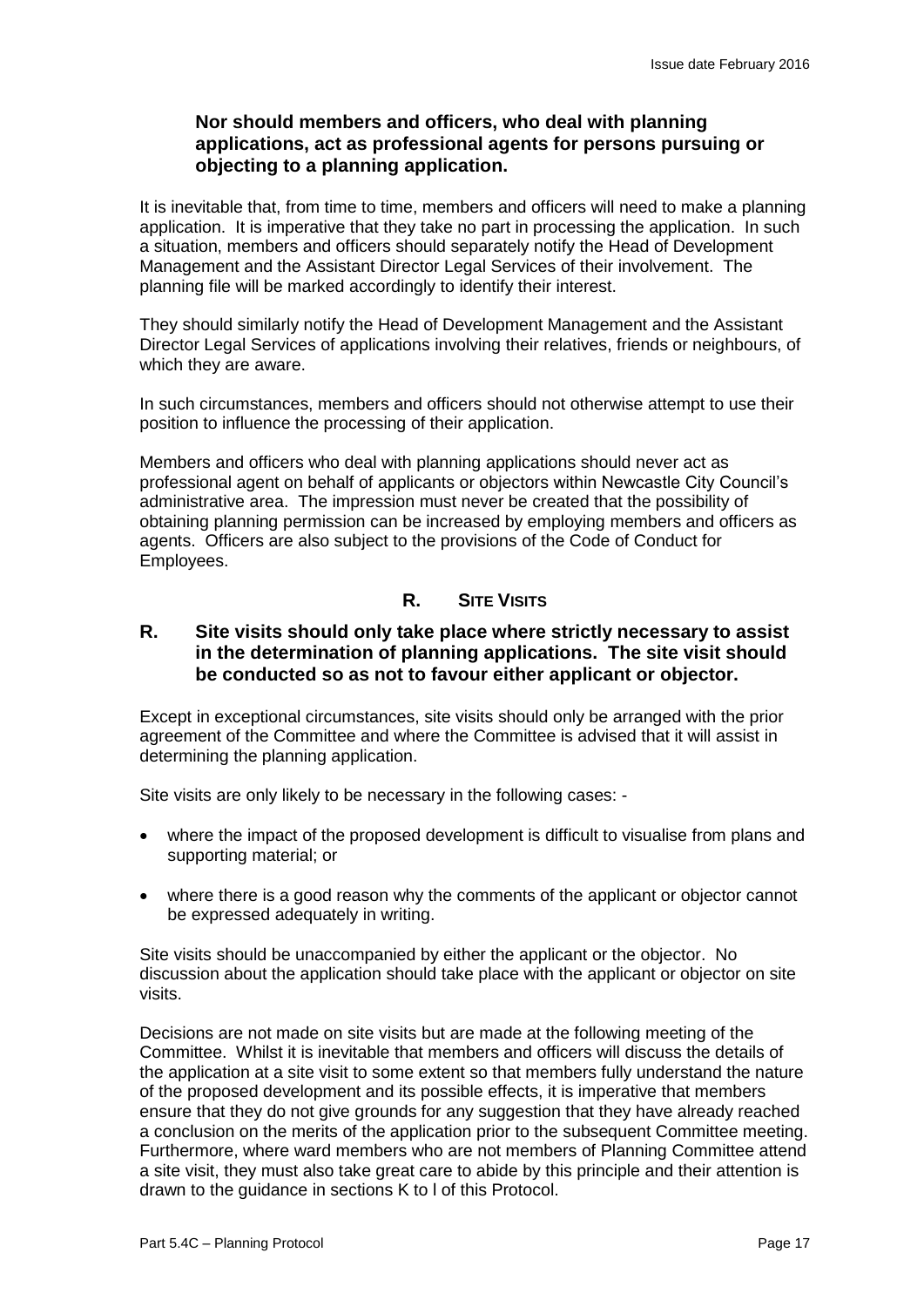Where a site visit is arranged, all members should make an attempt to attend the visit. If all members are not able to attend, those attending should report to the Committee the outcome of the visit to assist those who were not able to attend. Members who were not able to attend should consider whether in the circumstances they are able to give proper consideration to the application.

## **S. PUBLIC MEETINGS**

## **S. Public meetings to discuss planning applications should only be arranged where strictly necessary to assist in the determination of planning applications.**

Publicity for planning applications is an important part of the process of determining planning applications. Public meetings can be a useful part of the publicity exercise.

The purpose of public meetings as part of the publicity exercise is to provide an opportunity for the public to make their views known to the Council so that they can be taken into account, so far as they are material, and to provide information about the planning process. Such meetings should only be arranged after consultation with the Head of Development Management.

The role of members at such meetings is to listen to views and not to promote or oppose an application. This is most important in the case of members of Planning Committee.

Similarly, the role of officers is to listen and explain the planning process and not to promote or oppose an application.

The meeting must be conducted to ensure that all persons attending feel that they are being treated fairly and equally. The impression must not be created that the Council has already decided how the application will be determined. While developers and objectors should usually be invited to the meeting, the impression must not be created that they are running the meeting.

This guidance applies to meetings being organised by the Council.

It is possible that public meetings may also be arranged by others (such as applicants or objectors) and the organisers may invite members and officers to attend.

Guidance should be sought from the Head of Development Management on whether it is appropriate to attend in these circumstances. The important principle is to ensure that the integrity of the planning process is not affected. The request should be considered as a form of lobbying and should be dealt with in the light of the guidance contained in particular in sections I, J, N and O.

## **T. WARD COMMITTEE MEETINGS**

**T. Meetings of Ward Committees may be arranged by the Council, in exceptional cases, as part of the formal publicity arrangements in connection with a planning application. The meeting should be conducted in accordance with the guidance contained in section S.**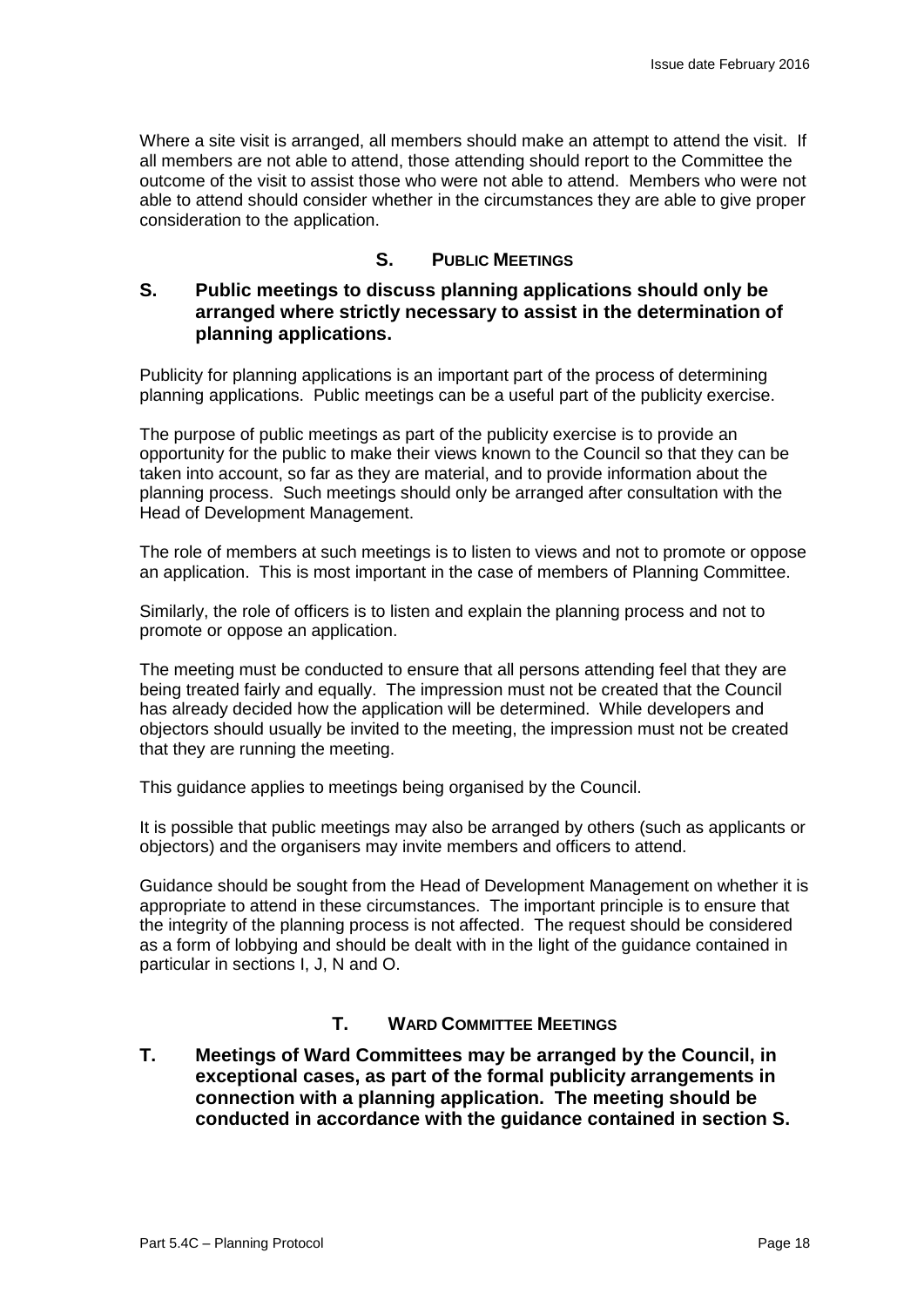**In other cases, planning issues may arise at Ward Committee meetings as part of the usual business. It should be dealt with in the light of the guidance contained in sections I, J, N and O.**

## **The Ward Committees should not resolve to recommend to the Council that an application should be granted or refused.**

A Ward Committee meeting will not have before it all the relevant information relating to a planning application. Especially, in the case of matters raised informally by residents, the Committee is likely to hear only one side of the issue. It will not therefore be in a position of being able to reach a balanced recommendation and it should therefore avoid making a recommendation. Any recommendation, in these circumstances, is likely to aggrieve the other party who has not had the opportunity of making representations.

The proper approach in these circumstances is for the Committee to arrange for the views put forward to be passed to the Head of Development Management so that he can investigate the concerns in more detail as part of his analysis of the application and refer to the matters in his report to Planning Committee.

Ward Committees should not resolve to send a remit to Planning Committee recommending that a planning application should be granted or refused. They may send a remit drawing to the attention of Planning Committee issues that have been raised.

## **U. HEARINGS**

## **U. Hearings should only take place where strictly necessary to assist in the determination of planning applications. Hearings should be conducted to ensure fairness between the applicant and objector.**

Requests for hearings should be made to the Strategic Housing, Planning and Transportation Division at least four working days before the meeting of the Committee at which the matter will be determined. The Head of Development Management will consult with the Chair or Vice Chair and will come to a view as to whether a hearing is likely to assist the Committee in determining the application.

Hearings should only take place where it is considered necessary to assist the determination of the planning application. This is only likely to be necessary where an applicant or an objector can show that

- the impact of the proposed development is difficult to visualise from plans and supporting material; or
- there is a good reason why the comments of the applicant or objector cannot be expressed adequately in writing, or can only be readily understood via the hearing procedure.

In cases where an application is deferred following a presentation to Planning Committee, supporters/objectors who have had an opportunity of a hearing will not normally be provided with a further opportunity for a hearing when the application is before Committee on a subsequent occasion unless new significant issues are raised.

Except in exceptional circumstances, the procedure at the hearing should be as follows:-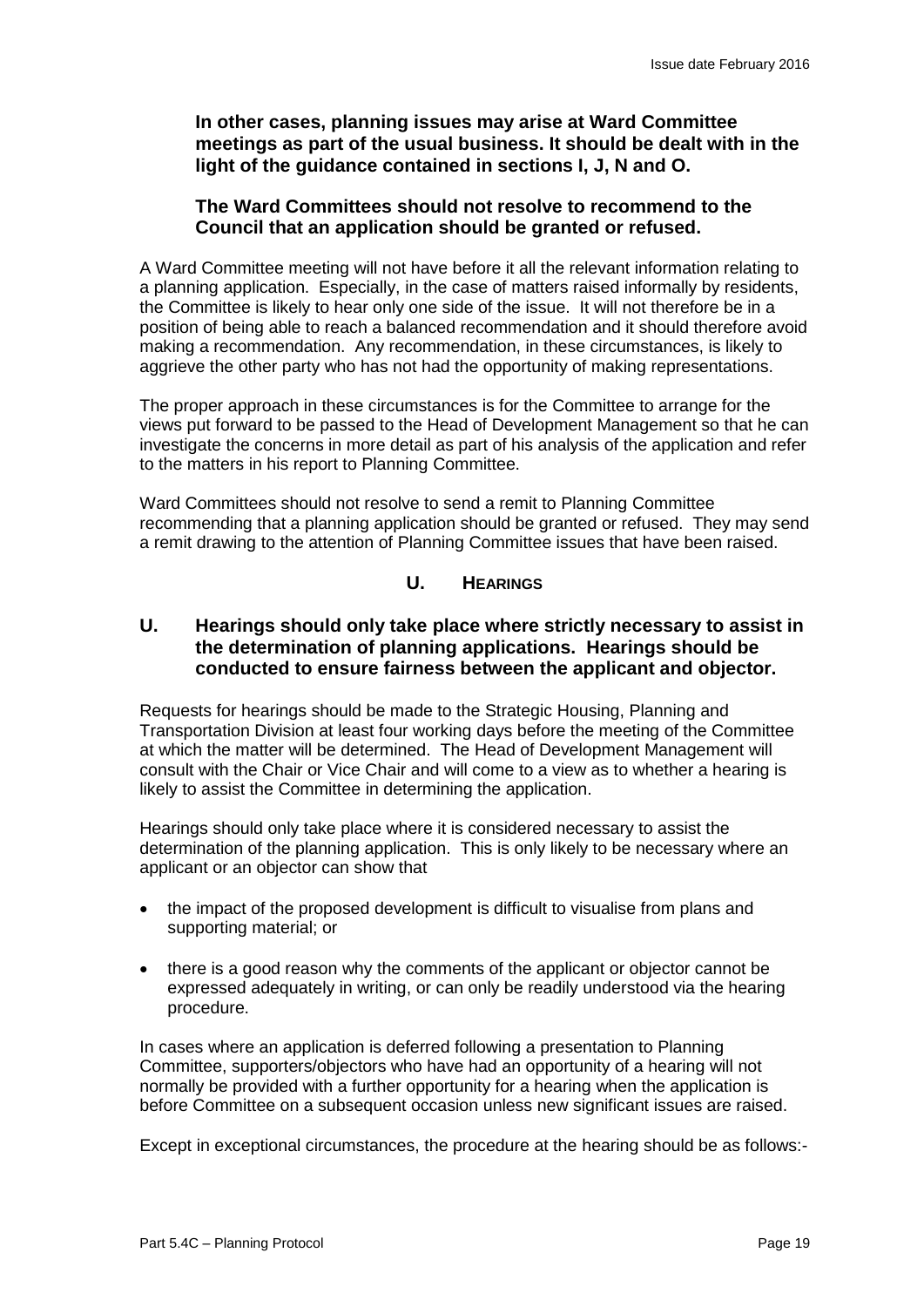- Both the applicant and the objector will be invited to attend a hearing;
- Representations may be made personally or through a representative;
- No more than one person will be heard on behalf of the applicant or objector;
- Where there are more than one applicant or objector, they should determine among themselves who will represent them;
- The applicant and the objector will each be allowed up to 5 minutes to address the Committee and if there is more than one person they will need to decide how to allot their 5 minutes. If a ward councillor speaks on behalf of their ward they will have 5 minutes to address the Committee whether to support or object to the application;
- Members will be allowed to ask questions of either side and should not start the debate on the application until after both parties have been heard and questions asked;
- The parties shall not be allowed to cross-examine each other;
- The party who is making the application in question will usually be heard last.

Members should remain present throughout the hearing. If a member arrives after a hearing starts or has to leave during a hearing, the member should not participate in the determination of the application. On the same basis, members should be present throughout the consideration of any application. [See section C].

Any material to be distributed at the meeting by the applicant objector will need to be sent to the Head of Development Management at least 2 days prior to the meeting. If this is not complied with the material will not be allowed to be distributed on the day of the meeting unless there are exceptional circumstances. Material received after the agenda is published will be referred to verbally in the planning officers presentation to Committee but it will only be distributed to all members with the agreement of the Chair of Committee.

## **V. PRESS COMMENTS**

**V. All members should ensure that any contact which they may have with the press should accord with the principles of this Code and should not affect the integrity of the planning system.**

#### **Members should also comply with paragraph 20 in the Protocol - Member/Officer Relations (Part 5.4A of the Newcastle Charter) which is set out below.**

The principles of the code apply to press contact; in particular: -

- Members of Planning Committee should ensure that they do not create the impression that they have prejudged the planning application
- All other members should ensure that they do not create the impression that the Council has already pre-judged the planning application.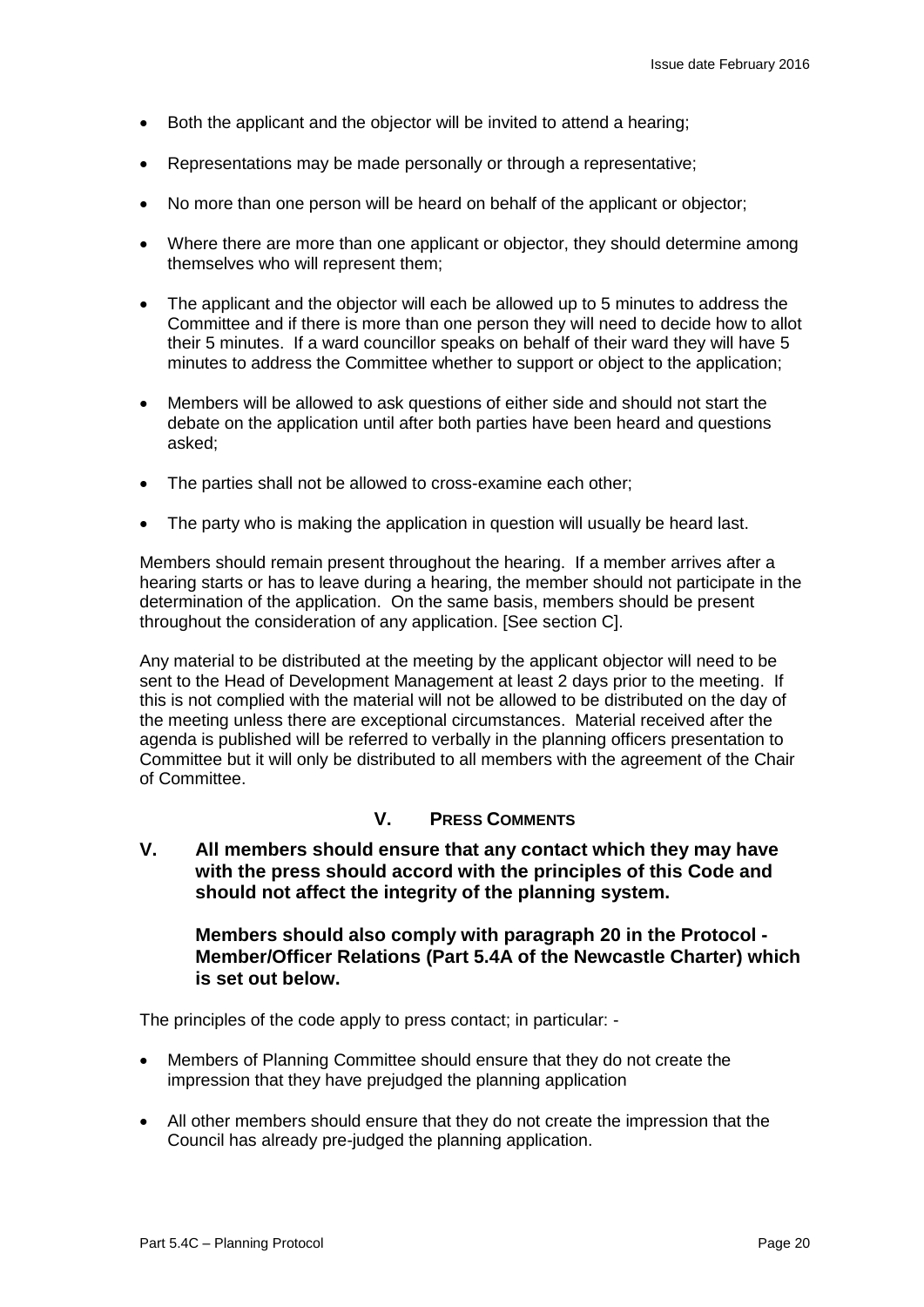Paragraph 20 of the Protocol - Member/Officer Relations (Part 5.4A of the Newcastle Charter) says:

- "20. PR Issues
- 20.1 The guiding principles about the publication of publicity material and the issuing of press releases by Officers are found in the Local Government Act 1986 and the revised Code of Recommended Practice on Local Authority Publicity. This prohibits Councils from publishing any material which seems designed to affect public support for a political party.
- 20.2 Publicity should not be party political.
- 20.3 Official news releases and official press statements should only be sent out through the Press Office in the Communications and Marketing Unit.
- 20.4 Any interviews to be given by a Member (where he or she is to appear as a Council spokesperson) should be managed by the Press Office in the Communications and Marketing Unit."

#### **W. BREACHES**

- **W. A breach of this Protocol will constitute a breach of paragraph 6 of the Code of Conduct for Members. Complaints about any breach of this Protocol by a Member may be referred to the Monitoring Officer in accordance with the Protocol – Arrangements for dealing with complaints (Part 5.4G of the Newcastle Charter).** 
	- **X. SCRUTINY**
- **X. Scrutiny committees may not "call-in" decisions made by Planning Committee. While they may review and scrutinise the work of Planning Committee, as part of their agreed work programme, they should not review and scrutinise individual decisions.**

The role of scrutiny committees is explained in the Scrutiny Committee Procedure Rules (Part 4E of *The Newcastle Charter).*

The "call-in" procedure allows overview and scrutiny committees to ask executive decision-makers to reconsider decisions before they are implemented. Under the Local Government Act 2000, this does not apply to non-executive decisions such as those made by Planning Committee

Scrutiny committees may review and scrutinise the overall work of Planning Committee, if it forms part of their agreed work programme. However, statutory guidance from the Secretary of State provides that overview and scrutiny committees should not normally scrutinise individual decisions made by Planning Committee. In particular, scrutiny committees should not become an alternative to normal appeals procedures. The power to review and scrutinise should normally be used as part of wider policy reviews.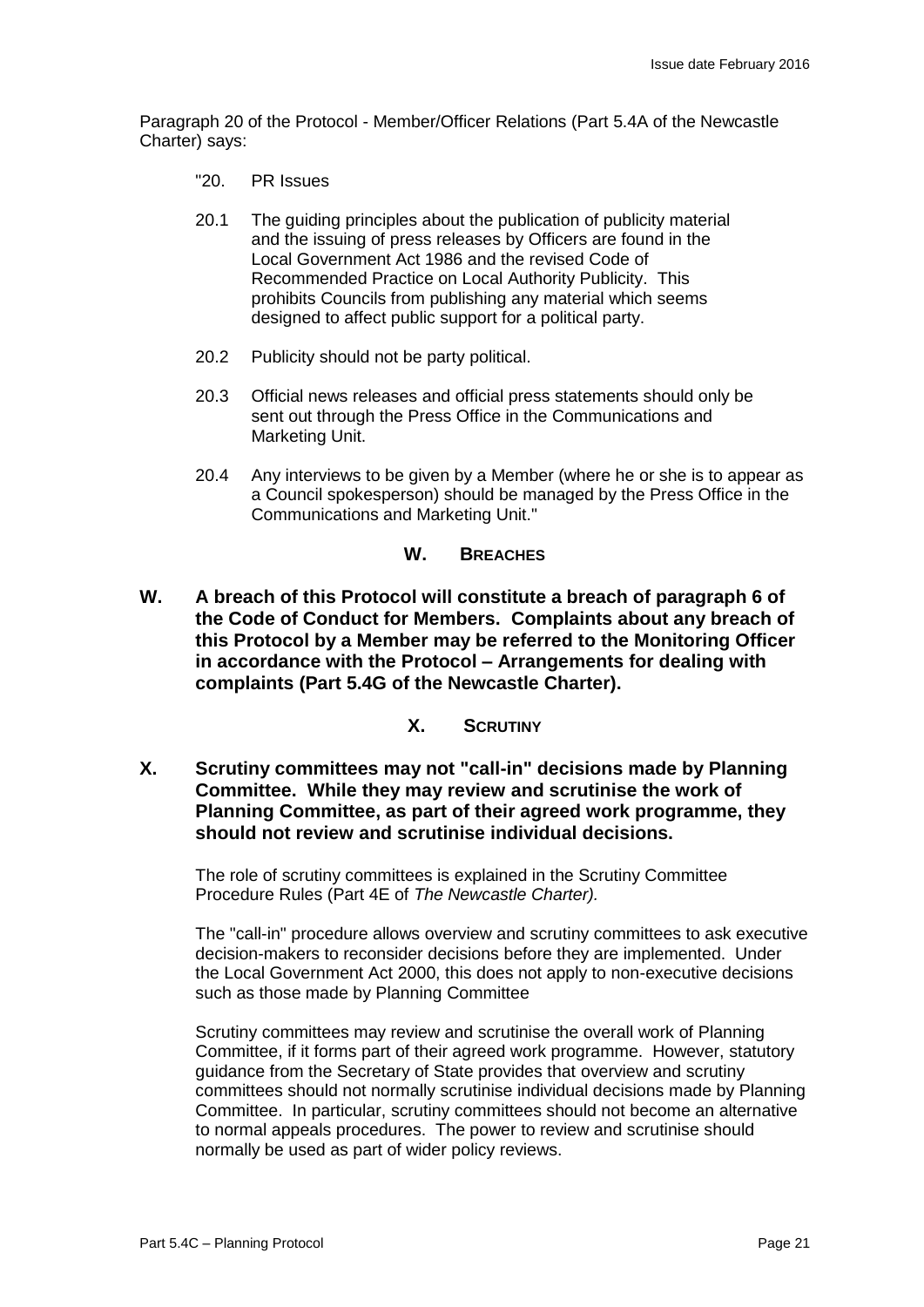| <b>Division</b>               | <b>Officer</b>                                              | <b>Direct</b><br><b>Telephone</b><br><b>Numbers</b><br>[switchboard<br>$(0191)$ 278 7878)] |
|-------------------------------|-------------------------------------------------------------|--------------------------------------------------------------------------------------------|
| Development<br>Management     | Kath Lawless – Head of Development<br>Management            | 211 5629                                                                                   |
| <b>Legal Services</b>         | John Softly - Assistant Director Legal Services             | 277 7047                                                                                   |
|                               | Tom Sunter - Senior Solicitor                               | 277 7123                                                                                   |
|                               | Frances Glassford - Solicitor                               | 277 7124                                                                                   |
|                               | Zoe Franks - Solicitor                                      | 211 5131                                                                                   |
|                               | Rachel Dixon - Solicitor                                    | 211 5117                                                                                   |
| Democratic<br><b>Services</b> | Linda Scott – Service Manager Democratic<br><b>Services</b> | 211 5159                                                                                   |

## **APPENDIX A - CONTACT OFFICERS**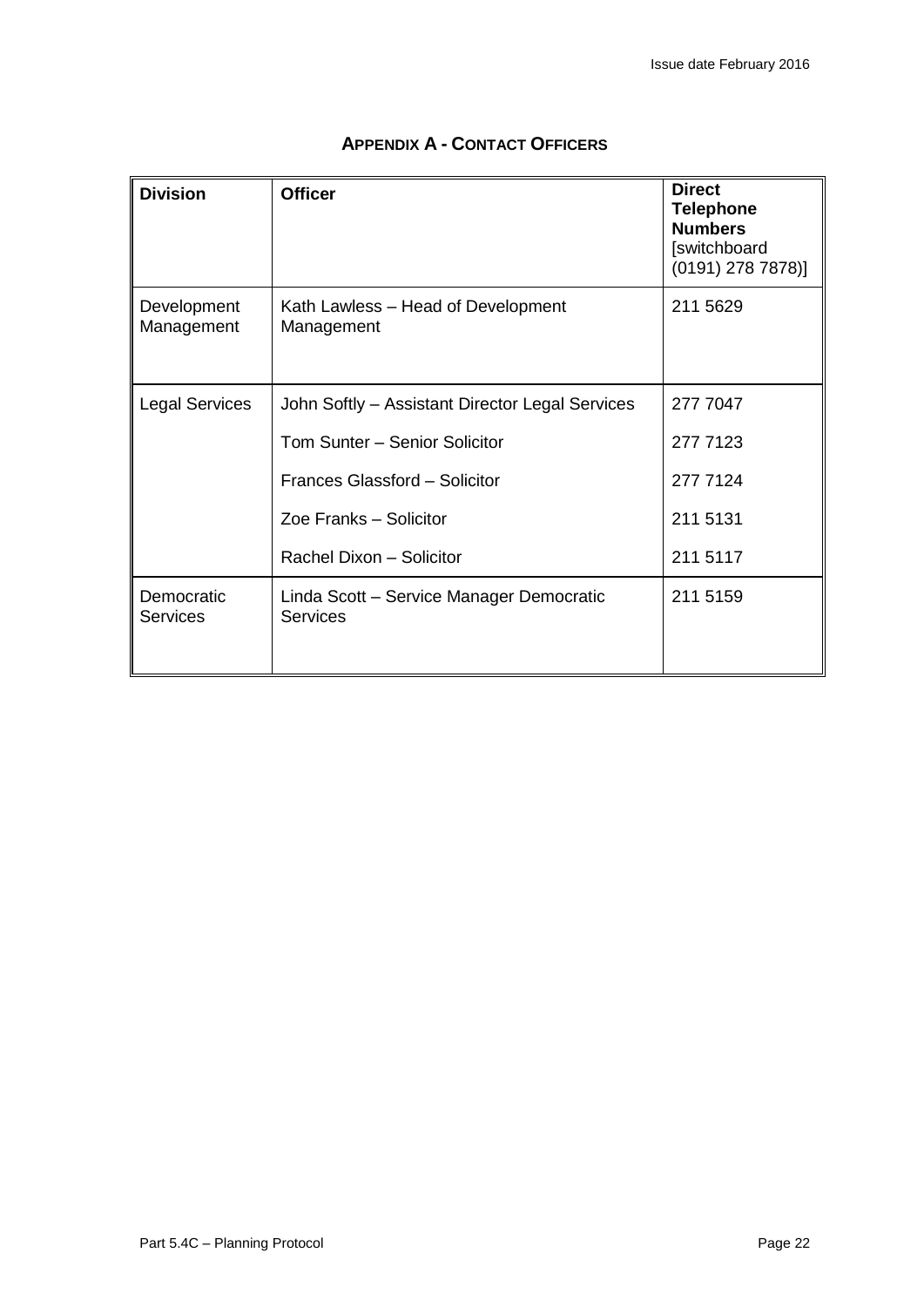## **APPENDIX B(I)**

#### **GUIDANCE NOTE - MEMBERS' DISCUSSIONS WITH DEVELOPERS**

#### **INTRODUCTION**

1. It is quite common for members to be approached individually by developers prior to formal consideration of their proposals by the Council.

Members have asked for guidance on their role when such requests are made.

The term developer includes persons wishing to develop land, persons who have an interest in land which may be the subject of development and persons acting on behalf of such persons.

This frequently occurs where the members concerned sit on a decision making body. Members are also often approached in respect of particular developments in their wards. The aim is quite clearly to influence members in considering their proposals.

Those approaches may occur at various stages: sometimes before the Council is officially involved; on other occasions, not until an application has been made. Care must be taken at all times and the principles set out in this note apply to discussions at all stages but special attention to this guidance note is necessary once some formal procedure has been initiated in which the Council is officially involved (e.g. when tenders are being sought or a planning application has been made).

- 2. The purpose of this guidance note is to ensure that the Council, its members and officers cannot be prejudiced by any discussions; to ensure that all parties are treated equally; to ensure that the Council's procedures are fair and not open to criticism and to ensure that decisions are made on the basis of proper information and full advice. Similar principles apply where the meeting has been authorised by a Committee but the guidance note is directed in particular to the situation where members are acting in an individual capacity.
- 3. It is important to consider the guidance because there is always the danger that members meeting in inappropriate circumstances may impinge on discussions and negotiations which are already taken place and the opportunity may be used by the developers to undermine those negotiations. It is also important to consider what impression others may be given, e.g. objectors to a planning application, or an unsuccessful tenderer, if they became aware of such meetings which could result in allegations of unfairness bias or improper conduct, even if Members had attended for the best of reasons and were quite clear themselves that their decision had not been influenced.
- 4. It is also important to consider the impression which may be given to the developer itself so as not to prejudice the position of the Council by indicating that members in these circumstances are attending on behalf of the Council rather than in a personal capacity.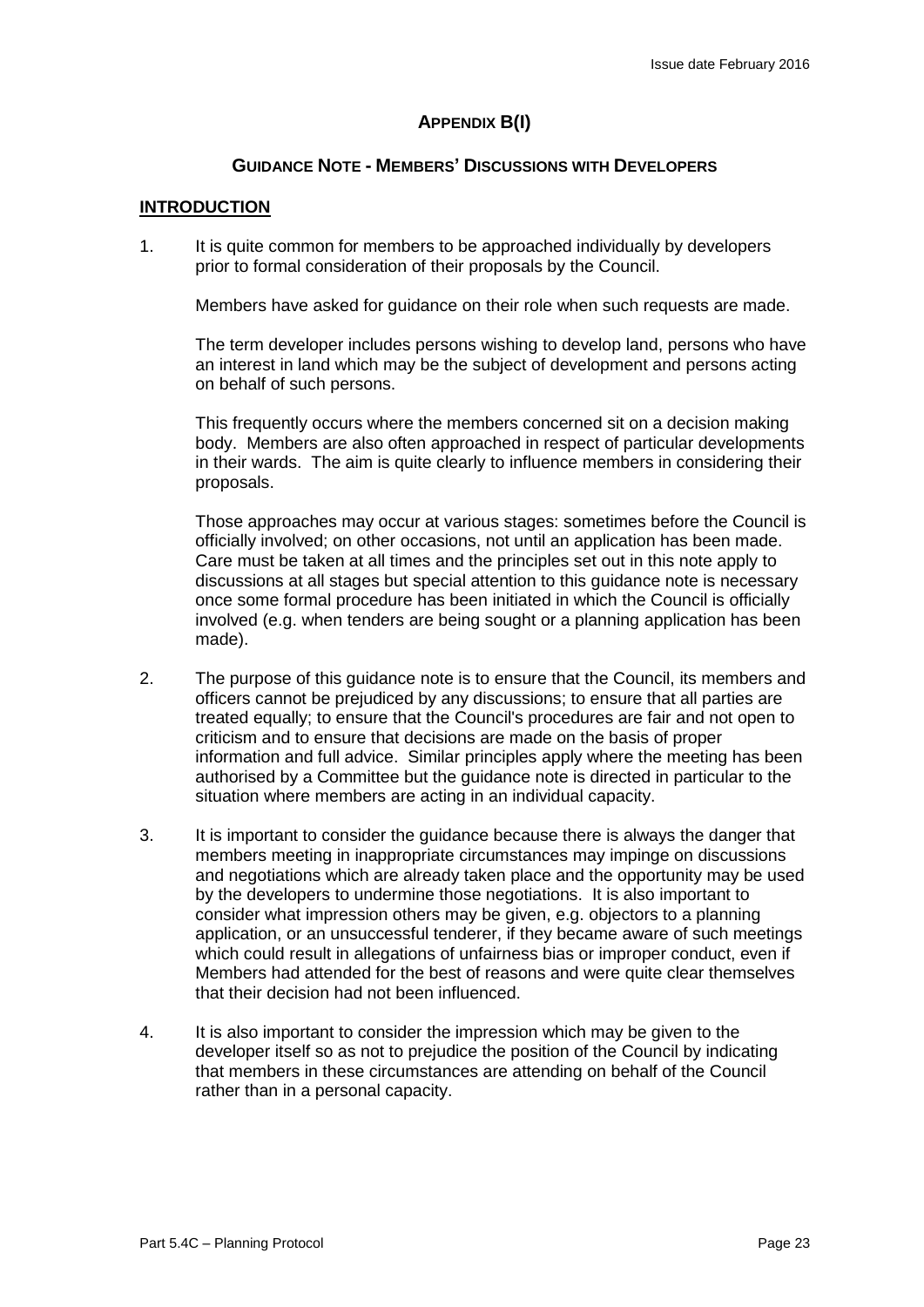## **GUIDANCE**

## **A. Members are not obliged to enter into discussions with developers if contacted by them. They may refer the request to the Head of Development Management concerned.**

Officers will write to developers requesting them to desist from contacting members, if they wish.

**B. The relevant Cabinet Member and Head of Development Management should always be informed of the approach because they may feel it advisable to speak to the developer if they consider the approach to be improper in all the circumstances.**

**C. Before agreeing to meet developers, members should consider whether it may affect their ability to subsequently consider the matter when it formally comes before the decision-making body and should consult and be advised by the Head of Development Management. Members should consider any advice given to them about whether it is appropriate to meet the developer and should not disregard it without good reason.**

**D. Members should not seek personal invitations from developers to discussions or invite developers to discussions without first consulting and being advised by the Head of Development Management. Members should consider any advice given to them about whether it is appropriate to meet the developer and should not disregard it without good reason.**

**E. Generally members should not meet with developers unless the arrangements for the meeting have been made by the Head of Development Management or authorised by a decision-making body or Cabinet Member. The Head of Development Management or their representative should attend unless they consider it to be unnecessary. Full notes of the discussions should be prepared by an officer or (if an officer is not present) by the member and copies placed on the appropriate directorate files.**

**F. In general members should be aware that, except where expressly authorised, they have no authority to speak on behalf of the Council and no impression to the contrary should be given to the developer.**

**G. Members should ensure that competing developers are treated equally and offered the same facilities.**

**H. Members must comply with the provisions of the Code of Conduct for Members (Part 5.2A of the Newcastle Charter) in their dealings with developers. In particular, the provisions regarding gifts and hospitality (which are set out in section P of this Protocol) must not be ignored.**

**I. Where discussions have taken place in accordance with this Code, members ought to declare the position at any meetings at which the matter**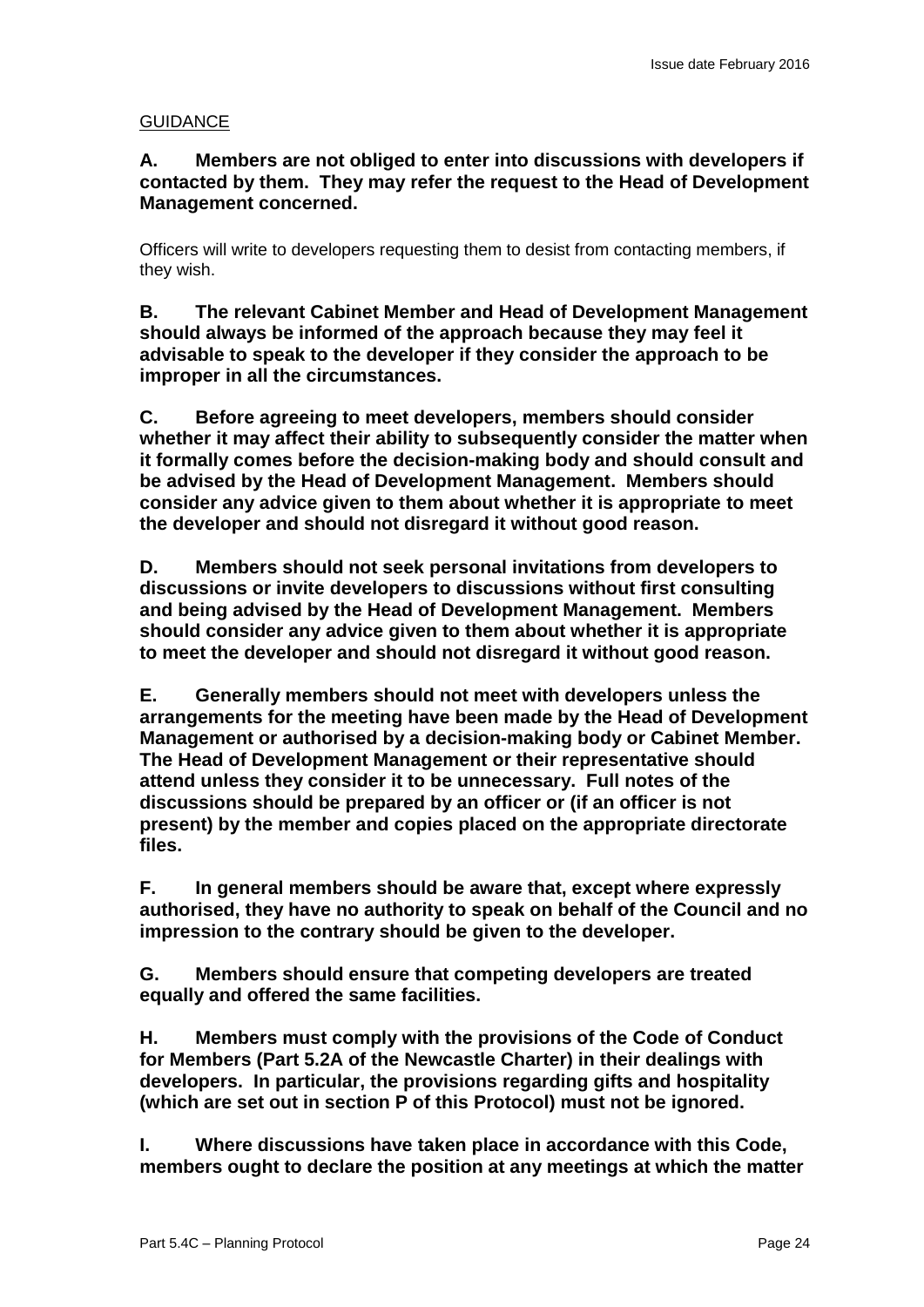### **is discussed even though the matter may not amount to a personal or non-participatory interest as such.**

## **Appendix B (II)**

#### **Guidance note: Pre application forum for Major developments**

The Council is committed to providing an efficient, effective and customer focused planning service that helps guide developers through the planning process. To ensure that high quality developments can be delivered developers are encouraged to enter into pre application discussions at an early stage to allow issues to be identified and resolved prior to the submission of a formal planning application. Member engagement at this stage can add real value to the process. From a developers point of view it can provide useful feedback on key issues of concern to local politicians and local communities. It can therefore help to reduce uncertainty on the acceptability of a proposal and potentially avoid abortive costs. From a Members point of view it can provide an opportunity to understand a developer's proposal, provide strategic and community leadership and raise any issues likely to be of concern at an early stage.

This protocol applies to larger commercial developments only.

#### **Probity**

Central Government advice is that it is appropriate for Members to be involved at the pre application stage provided that the parameters are clearly defined. This protocol therefore sets out the guidance for members, officers and developers on how the system will be operated at Newcastle. The note should be read alongside the relevant sections of the Charter that provide detailed advice for Members on probity and planning within the Code of Conduct and the Protocol on Planning Committee matters. It is essential that the process is open, fair and transparent and accords with national and local advice on Member's Code of Conduct and predetermination. Members are referred to paragraph D of the Protocol on Planning Committee matters which states that all members of the Council must avoid giving the impression that the Council has prejudged a particular development proposal.

#### **The pre application forum**

For large scale schemes with potential city wide impact, developers will be given the opportunity to present their proposal to a Pre Application Forum.

Type of developments: The forum will be available to the following types of development:

- Residential schemes over 100 houses or over 2ha in size
- Commercial developments over 2000sqm in floorspace
- Mixed use developments on sites over 2ha
- Other schemes of City wide interest

Timing: The meeting will take place as and when necessary. It will be for a developer to request use of the service and a meeting will be arranged as soon as possible following this request.

#### **Attendance:**

The following Members/ officers will be invited to the meeting:

- Leader
- Deputy Leader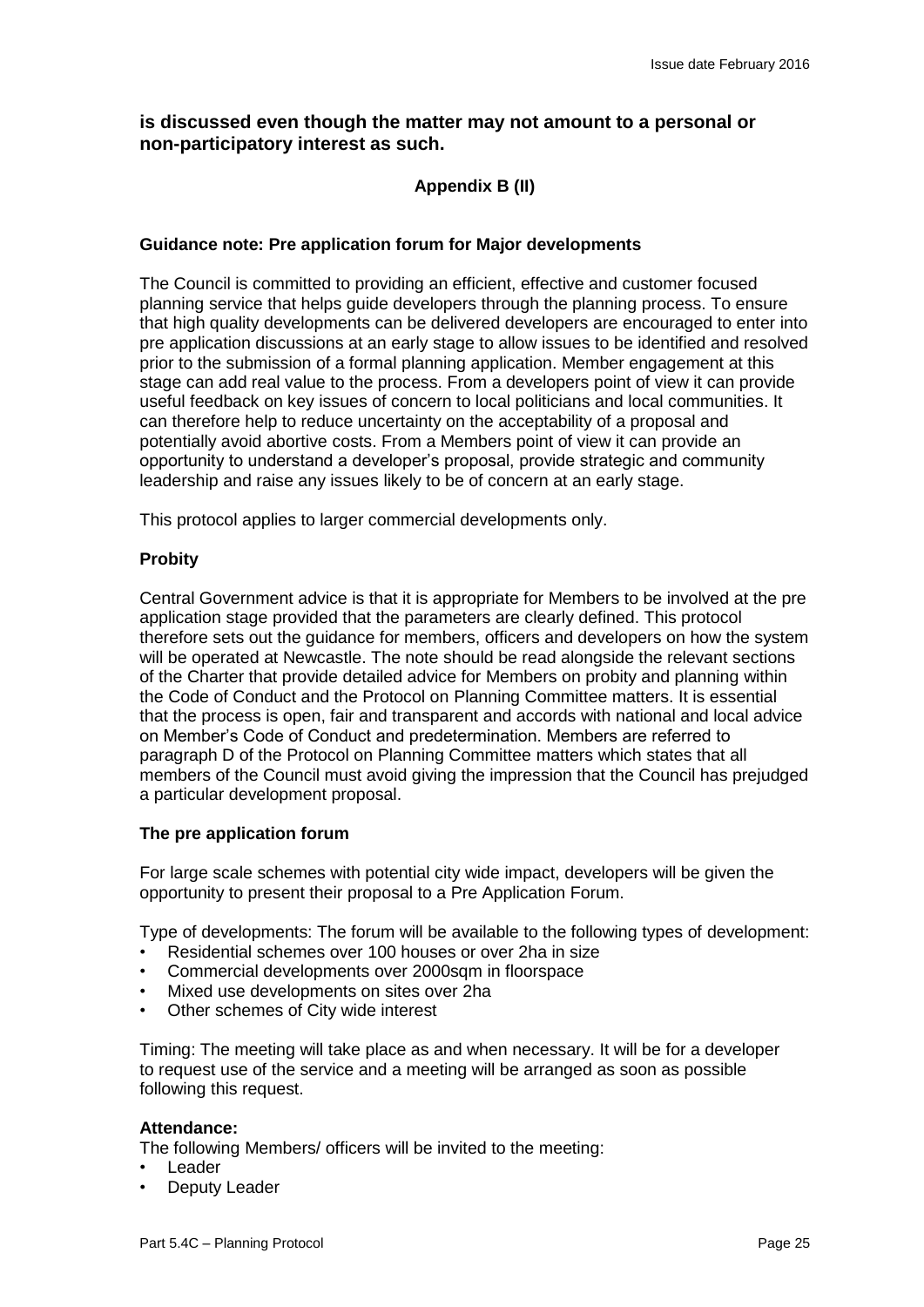- Cabinet Member for Quality of Life
- Other Cabinet Members as appropriate
- Chair Planning committee
- Vice Chair Planning committee
- **Chief Executive**
- Director of Investment and Development
- Assistant Director of Development
- Assistant Director of Capital Investment
- Head of Development Management
- Relevant officers from Development Management, transport etc
- Legal officer

#### **Meeting procedure**

The meeting will be a private one and will be chaired by the Leader of the Council. A note will be taken of the meeting which will subsequently be held on the planning file (subject to any relevant exceptions under the Freedom of Information Act 2000 and the Environmental Information Regulations 2004). The Chair will introduce the panel and explain the purpose of the meeting and procedures to be followed. The Chair will make it clear that the discussions will not bind the Council to making a particular decision and that any views expressed are provisional. The Chair will make it clear that once a planning application is submitted it will be determined by Planning Committee. The applicant will be invited to present their scheme for no more than 30 minutes. Members will be invited to ask questions of both the applicant and officers. It is important that Members do not indicate what their final view of the scheme will be but they can usefully indicate issues of concern where further information may be required. The applicant will be thanked and asked to leave the meeting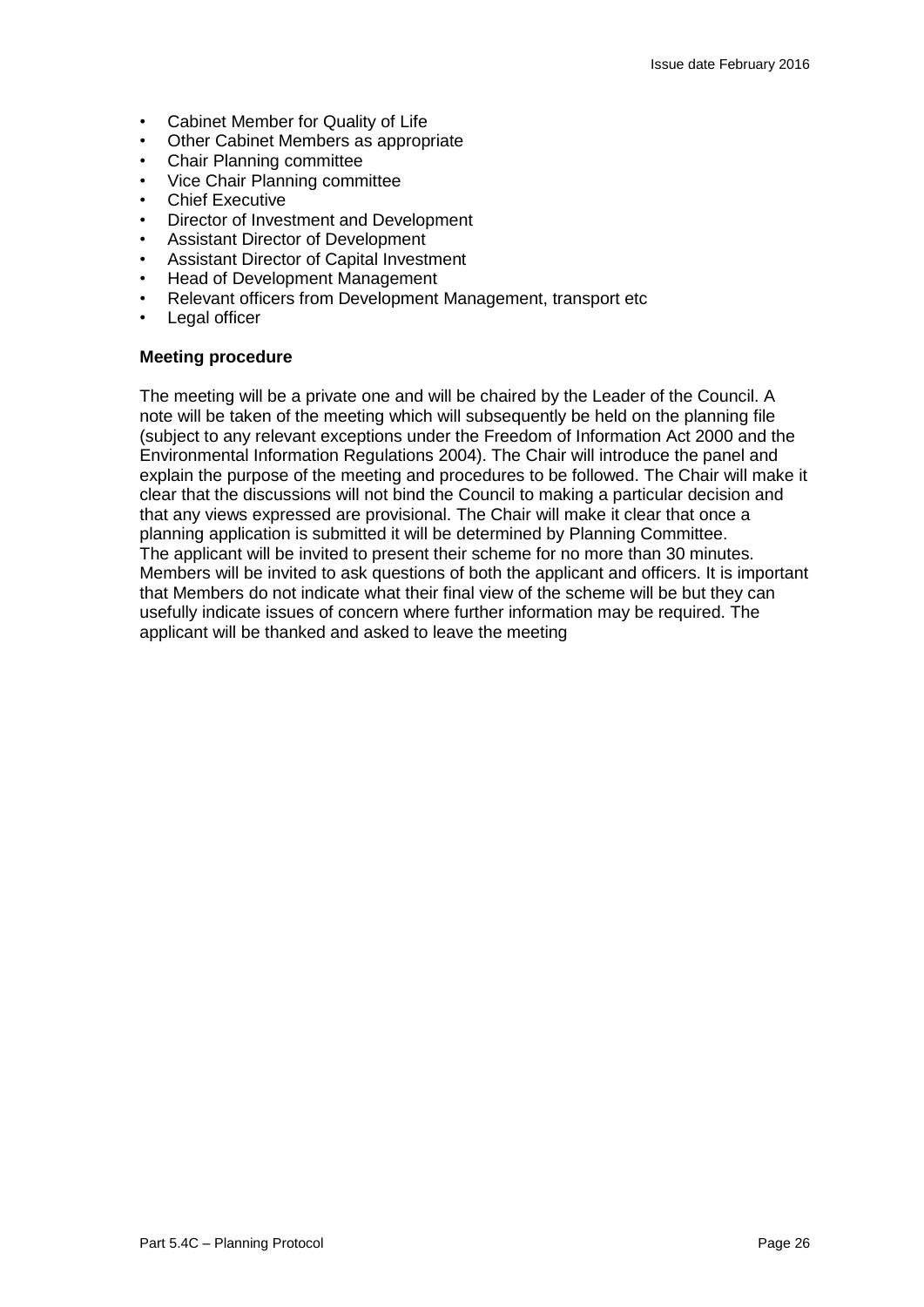## **APPENDIX C - MEANS OF CHALLENGE**

#### **Failure to determine**

- 1. **Appeal to the Secretary of State.** The Inspector or the Secretary of State may reach their own decision and there is a costs risk for unreasonable conduct.
- 2. **Judicial review.** The Council may be directed to determine the application and will have the risk of costs.
- 3. **Corporate Complaints.** A complaint may be made under the Corporate Complaints procedure.

#### **To refuse**

- 1. **Appeal to the Secretary of State.** The Inspector or the Secretary of State may reach their own decision and there is a costs risk for unreasonable conduct.
- 2. **Judicial review.** The Council will have to re-determine and will have the risk of costs.
- 3. **Ombudsman.** If there has been maladministration and injustice has been suffered, there is a possibility of compensation being recommended.
- 4. **District Auditor.** Developers have been known to threaten local planning authorities with a complaint to the District Auditor about costs incurred in defending an unjustified appeal.
- 4. **Corporate Complaints.** A complaint may be made under the Corporate Complaints procedure.

#### **To grant**

- 1. **Complaint to the Secretary of State.** The Secretary of State has power to revoke planning permissions. The applicant has a right to compensation for loss arising from the revocation. The local planning authority is responsible for paying the compensation even though the Secretary of State was responsible for the revocation.
- 2. **Judicial review.** This is the most likely remedy for an aggrieved objector or rival developer. The Council will have to re-determine and will have the risk of costs. There is a possibility that the aggrieved applicant may have a right to compensation. The law in this area is developing.
- 3. **Ombudsman.** If there has been maladministration and injustice has been suffered, there is a possibility of compensation being recommended. The Ombudsman may also recommend revocation with the compensation consequences identified above.
- 4. **District Auditor.** Unlikely, unless compensation costs are incurred.
- 5. **Corporate Complaints.** A complaint may be made under the Corporate Complaints procedure.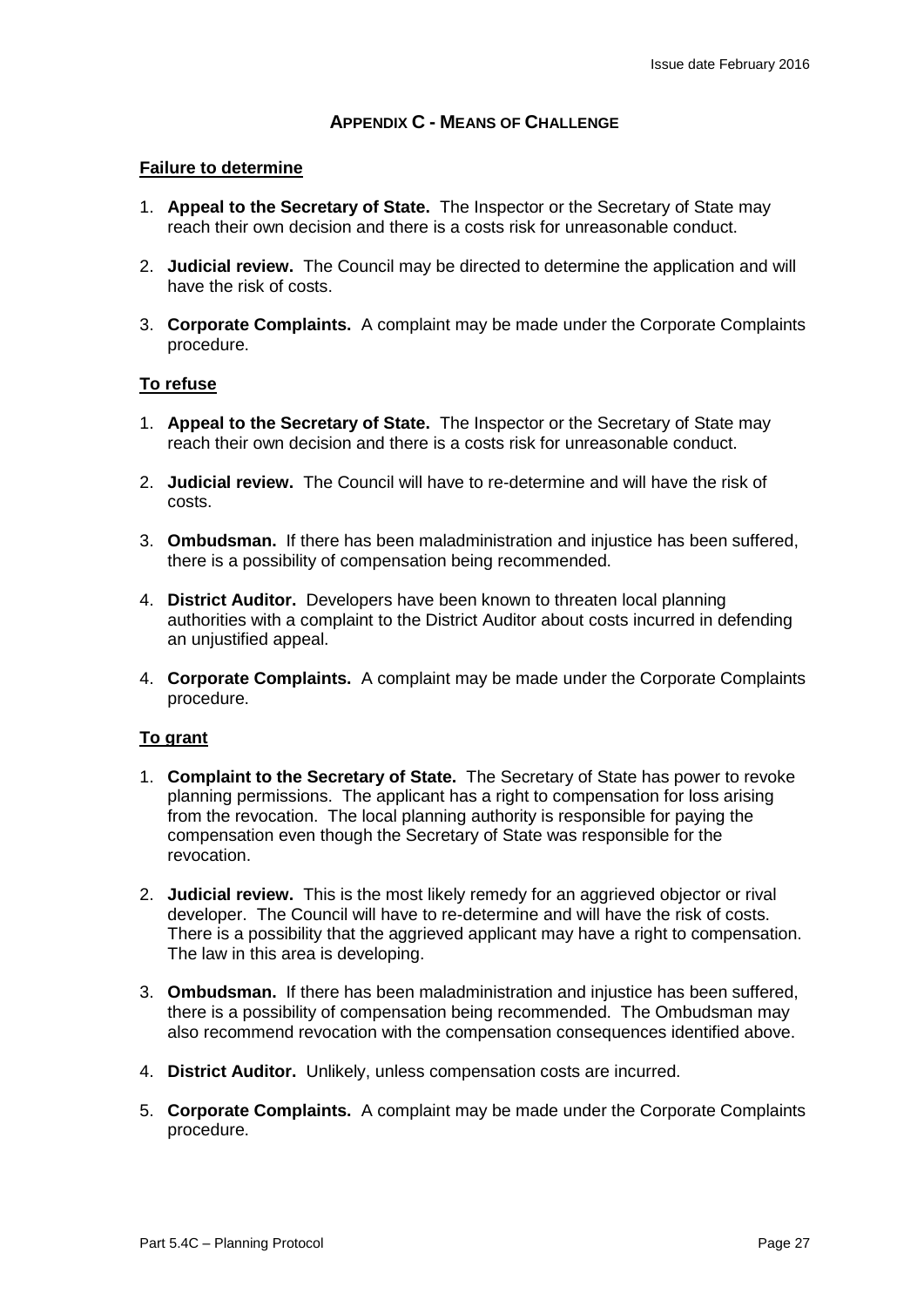## **APPENDIX D**

#### **ANNUAL RETURN**

I confirm that I have made all appropriate declarations of interest over the municipal year  $[$   $]$  to  $[$   $]$ 

OR

I have not had to make any declarations of interest over the municipal year [ ] to [  $\mathbf{l}$ 

……………………………… (signature)

……………………………… (date)

This form is to be returned to the Service Manager Democratic Services before the end of each municipal year. The forms will be held in the Service Manager Democratic Services' office and open to public inspection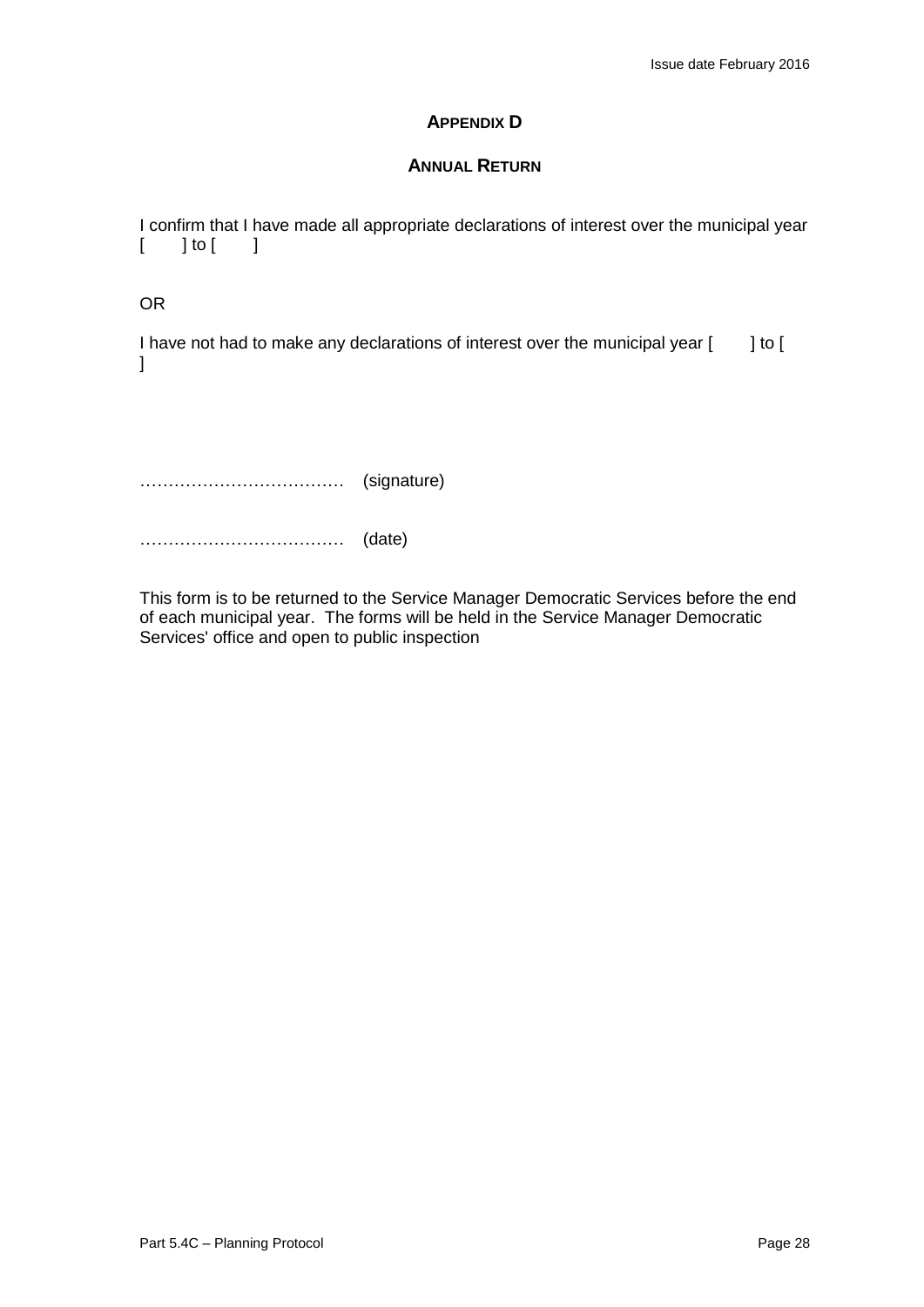## **APPENDIX E**

#### **PROTOCOL FOR PLANNING OBLIGATIONS**

- 1. Planning obligations enable the City Council to enter into an agreement, with those with an interest in land, which regulates development or binds the use of land. The outcome is typically infrastructure improvements, public open space or other facilities, either provided directly by the developer or indirectly by a developer contribution. Planning obligations have a range of other uses, for example to control the use of a development or to restrict the goods that can be sold from a site.
- 2. The City Council, in dealing with planning obligations, will abide by the fundamental principle that planning permission may not be bought or sold. The City Council will only seek a planning obligation if it would be wrong on land use planning grounds to grant planning permission without it.
- 3. In accordance with regulation 122(2) of the Community Infrastructure Regulations 2010 planning obligations are required to be:
	- necessary to make the development acceptable in planning terms
	- directly related to the development
	- fairly and reasonably related in scale and kind to the development

If a planning obligation does not meet all these tests it cannot in law be taken into account when granting planning permission.

- 4. In considering the need for planning obligations, the City Council will be in accordance with the statutory development plan policy. To the extent that they are material planning considerations, the Council's corporate priorities will also be taken into account.
- 5. Any report (committee or delegated) which recommends the granting of planning permission subject to planning obligations will contain reasoned justification for the obligations set out in paragraph 3 above.
- 6. The administration, management and monitoring of planning obligations will be in accordance with the approved Procedures for Planning Obligations.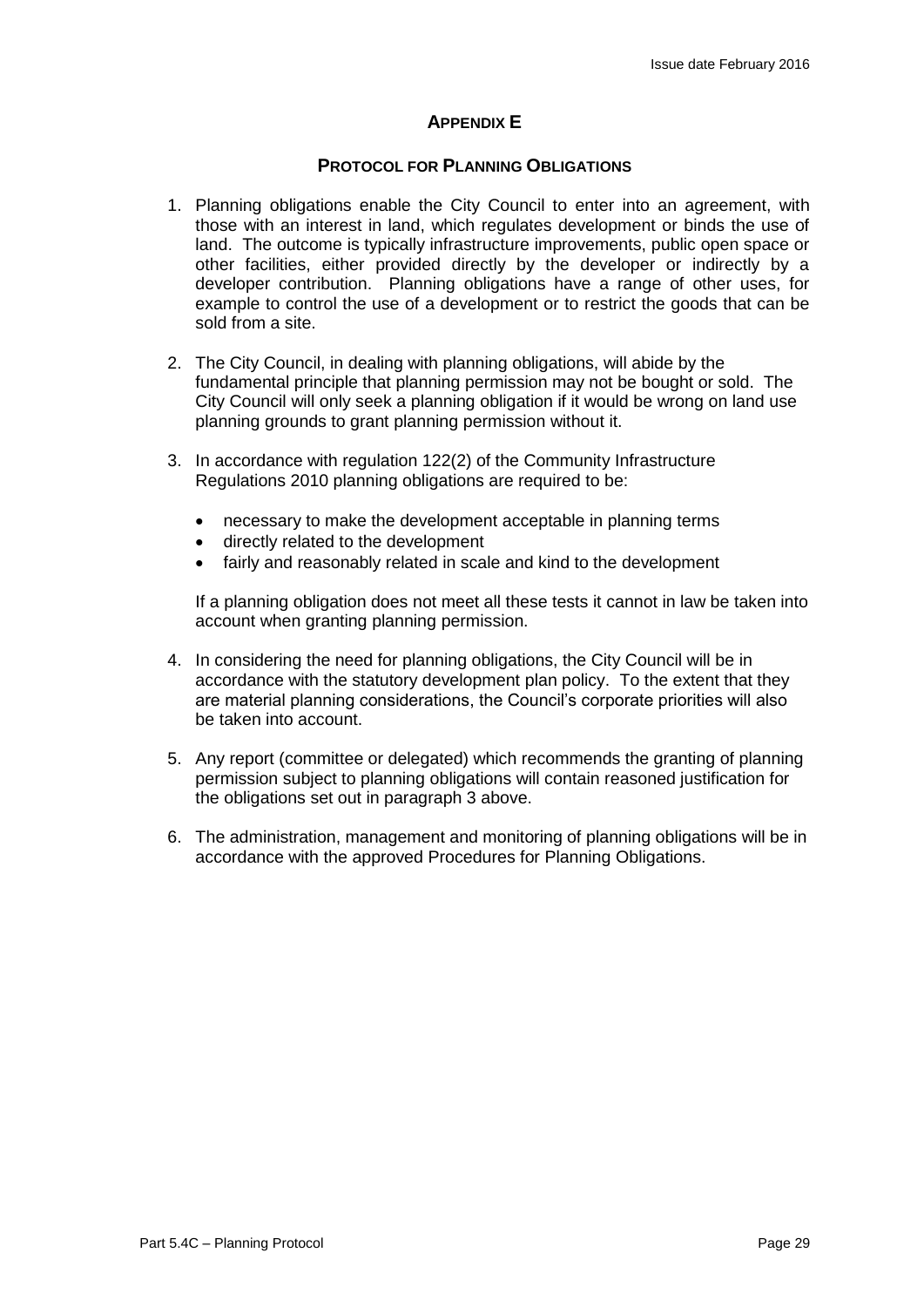#### **PROCEDURES FOR PLANNING OBLIGATIONS**

#### **INTRODUCTION**

- 1. The purpose of these procedures is to ensure that Planning obligations under S106 of the Town and Country Planning Act 1990 are administered efficiently and monitored effectively.
- 2. Planning obligations are determined within the planning process. The Development Management Service holds the key role in the process and the Planning Control Section will take the lead in the management of all planning obligations. Others, who may play an integral role, are:-
	- Legal Services
	- Planning Obligations Monitoring Officer, Development Management
	- Service Directorates/Divisions, where appropriate.

#### **PRE-DECISION**

- 3. Development Management shall be responsible for negotiating with applicants/agents on the potential for planning obligation and the 'Heads of Terms' of the S106 agreement. Legal Services shall be involved where the terms are likely to be complex.
- 4. Development Management shall ensure that the applicant/agent has confirmed in writing a willingness to enter into an agreement and to the Heads of Terms.
- 5. Where the agreement involves the implementation of works by another Council service provider, written confirmation to this and the Heads of Terms and the nominated service officer shall be obtained.

#### **DECISION**

6. The Planning case officers report shall contain justification of the need for an agreement by reference to the Community Infrastructure Regulations 2010 (reg 122(2) tests, any relevant development plan or other policies, and shall describe the Heads of Terms.

#### **INSTRUCTION**

- 7. Following or before the 'Minded to Grant' decision, Development Management shall:
	- write to instruct Legal Services on the preparation of the agreement and enclose the Heads of Terms and all relevant supporting information, including the nominated service officer;
	- write to the applicant/agent to advise of the decision and to ask for their legal representative to be instructed.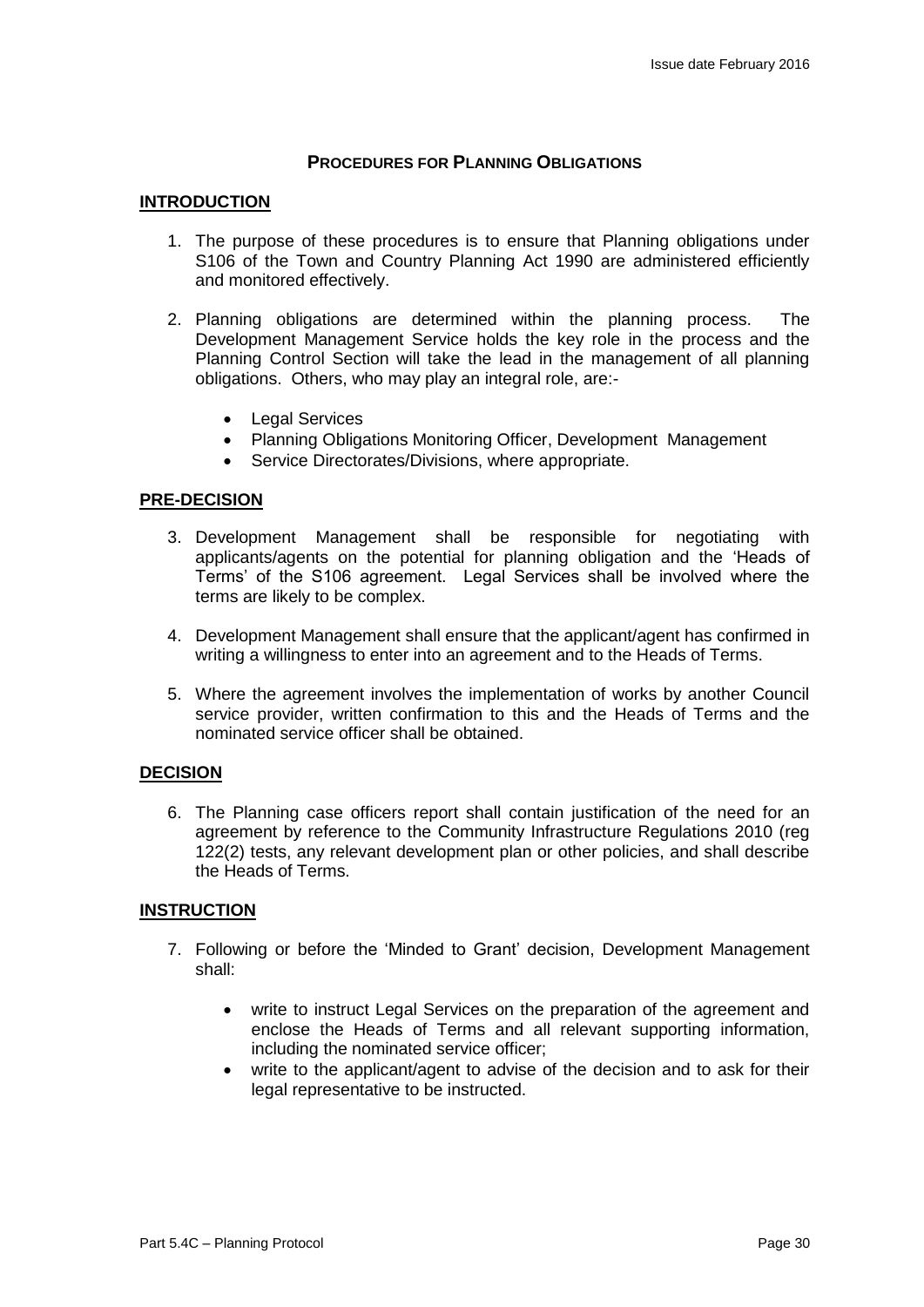#### **DRAFTING AND NEGOTIATIONS**

- 8. Legal Services shall prepare a draft agreement and send this to Development Management. The agreement shall include, as appropriate:-
	- trigger date(s) for action/contribution
	- method of contribution
	- any dates for discharge of the agreement
- 9. Development Management shall vet the draft agreement, in liaison with any relevant service provider, and co-ordinate a reply to Legal Services.
- 10. Legal Services shall make any necessary amendments to the agreement and send the agreed draft to the applicant/agent.
- 11. Legal Services shall undertake and conclude contract negotiations with the applicant/agent. Any significant changes will be agreed with Development Management.

#### **MONITORING OF DRAFT AGREEMENTS**

- 12. Development Management and Legal Services will proactively monitor progress on draft agreements and negotiations by means of joint monthly meetings over schedules of outstanding draft agreements.
- 13. The City Council will aim to complete agreements within timescales set for determination of the 'Minded to Grant' decision. Non completion will cause Development Management to review the decision and planning permission may be refused.

#### **COMPLETION OF AGREEMENT**

14. Following conclusion of contract negotiations, Legal Services shall execute the agreement.

#### **POST COMPLETION**

- 15. Legal Services shall
	- send a copy of the agreement to Development Management and Land Charges;
	- write to the Planning Obligations Monitoring Officer, Development Management (copy to Development Management and any nominated service officer) advising that a unique cost code is required, with details of the narrative, the expected date of receipt of any contribution and, where applicable the nominated service officer responsible for the scheme/budget. Any contribution made on the signing of the agreement will be forwarded to Planning Obligations Monitoring Officer, Development Management at this point.
- 16. Development Management will place a copy of the agreement on the application file and expedite the issue of the decision notice.